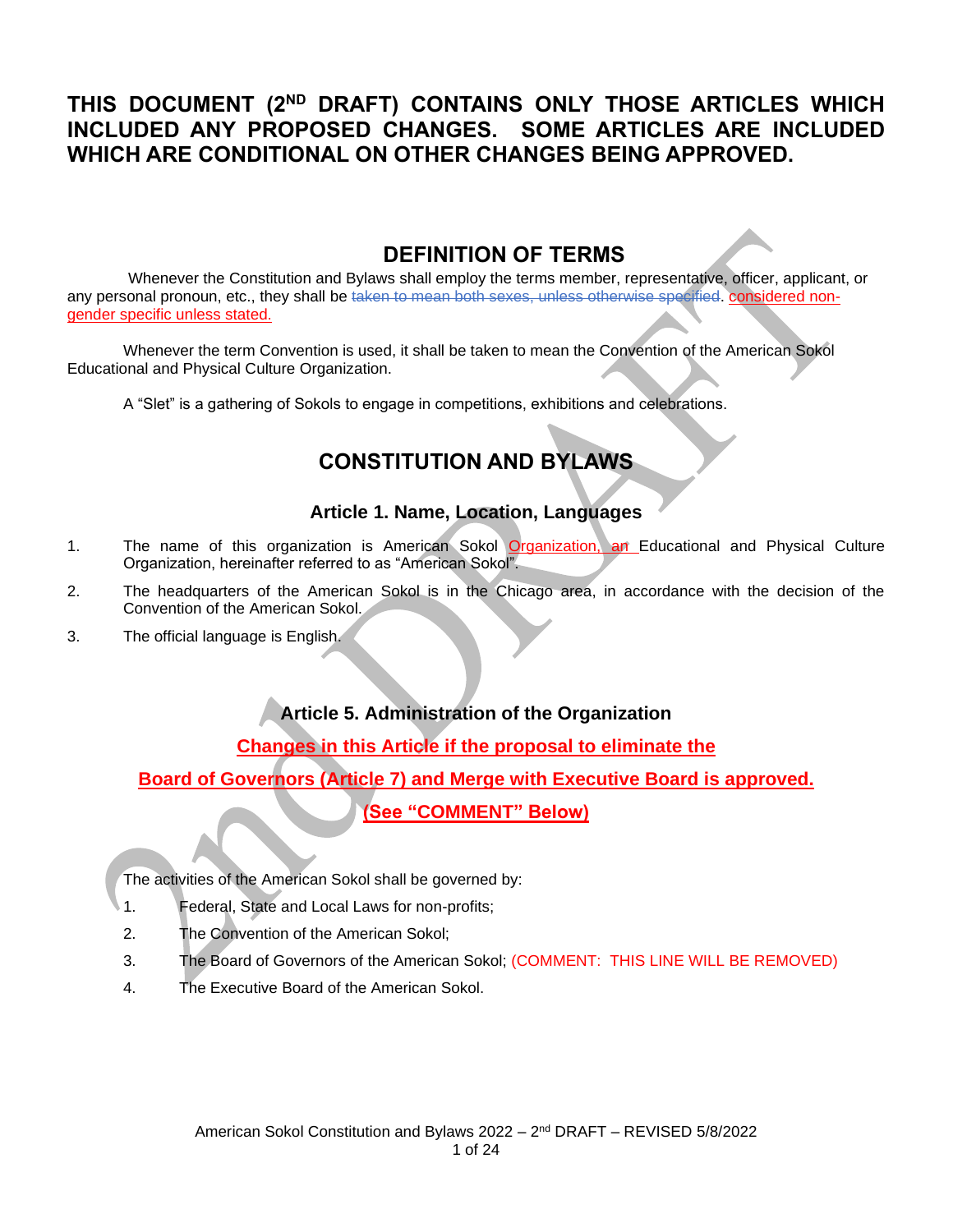## **Article 6. The Convention**

## **Additional Changes in this Article if the proposal to eliminate the**

#### **Board of Governors (Article 7) and Merge with Executive Board is approved.**

The Convention of the American Sokol is the Supreme Executive Body of the American Sokol. The Convention shall be held every four (4) years.

#### **I. The Purpose**

- 1. The Convention shall determine the aims and activities of the American Sokol and the American Sokol Executive Board for the following inter-Convention period.
- 2. The Convention shall decide with final authority all matters which concern the American Sokol.

## **II. Prior To The Convention**

#### **A. Timeline**

- 1. At least ten (10) months prior to the Convention, the American Sokol Office will send notification of the call of the Convention. The date, location, request to review Bylaws, procedure to submit Bylaws changes, duties of Pre-Convention Committees and schedule will be included.
- 2. At least eight (8) months prior to the Convention, Units, at their annual meeting or at a specially called meeting, will elect delegates and alternate delegates to the Convention to allow the District Presidents to appoint members to Pre-Convention Committees.
- 3. All submissions for change or consideration are to be made through official channels. Submissions must be made through a Unit, District, Standing Committee or Pre-Convention Committee to the American Sokol Office who will forward the information to the appropriate committee.
- 4. At least seven (7) months prior to the Convention, the work of the Pre-Convention Committees will begin. The chair of these committees will be the American Sokol Officer or Standing Committee Chairman. Meetings will be by teleconference, virtually/remotely or, if approved by the American Sokol Executive Board, in person.
- 5. At least six (6) months prior to the Convention, the site of the American Sokol Office will be recommended by the Board of Governors. A request for nominations for Convention officials, including Chairman and Parliamentarian, along with nominations for the American Sokol Executive Board, will be sent to the District Presidents by the American Sokol Office.
- 6. At least five (5) months prior to the Convention, recommendations regarding Budget and Bylaws are due from the American Sokol Officers and Pre-Convention Committees.
- 7. Three (3) months prior to the Convention, the Bylaws and Budget Committees will distribute their first drafts for review by the membership. Nominations for Convention Officials and American Sokol Executive Board must be submitted to the American Sokol Office.
- 8. Two (2) months prior to the Convention, comments regarding the first drafts of the Bylaws and Budget are due.
- 9. One (1) month prior to the Convention, nominees for Convention Chairman and Parliamentarian and Sergeant at Arms will be notified; the second draft of the Bylaws, the second draft of the Budget and the report of the Nominating Committee will be distributed.
- 10. At least one (1) month prior to the Convention, motions or suggestions to the Convention that do not come from a Pre-Convention Committee shall be presented in writing to the American Sokol Office.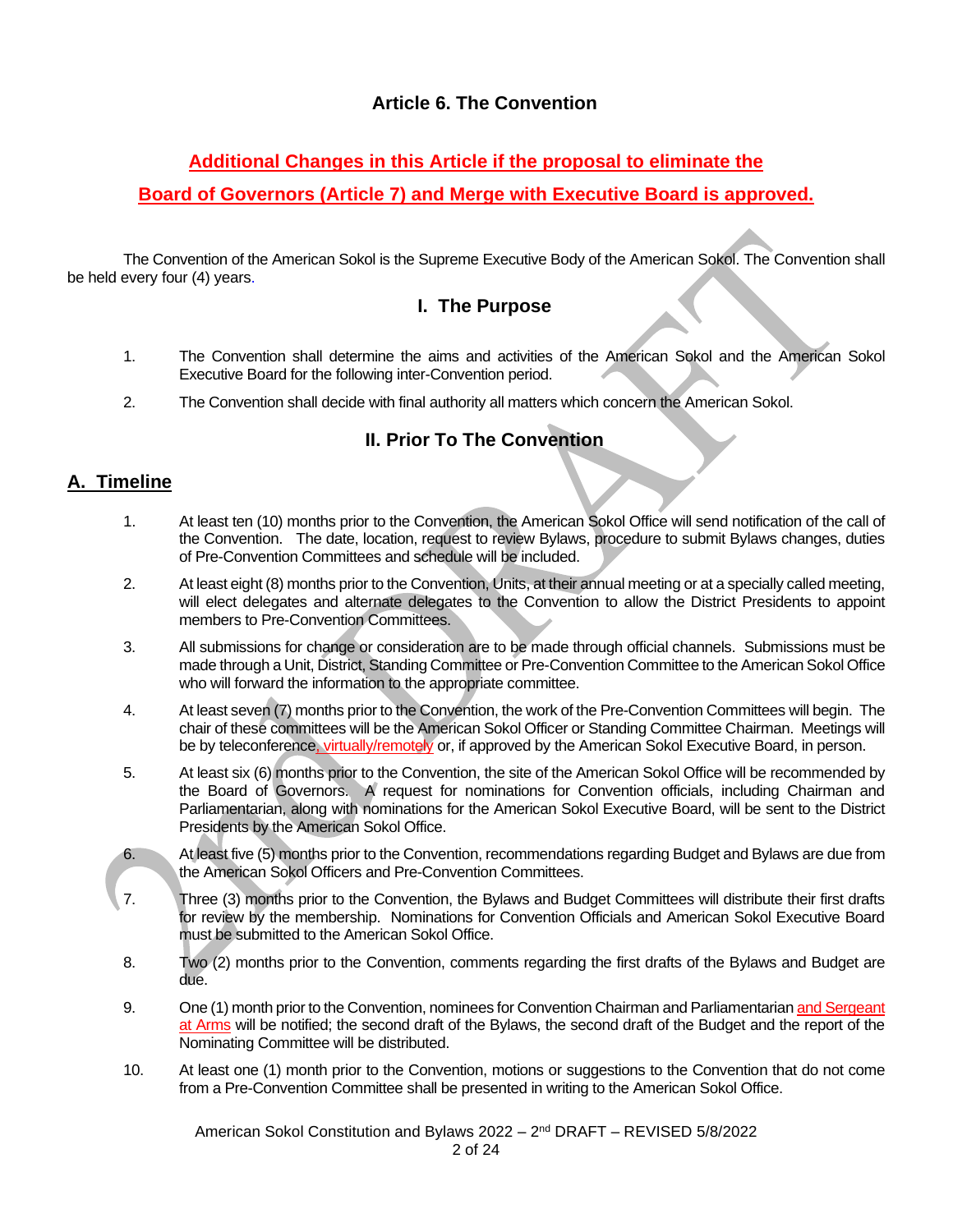#### **B. Delegates to the Convention**

- 1. Each Unit shall be entitled to one (1) delegate for the first one hundred fifty (150) voting members or fraction thereof and an additional delegate for each one hundred (100) voting members or fraction thereof as per the membership at the beginning of the quarter nine (9) months preceding the Convention. Travel and daily expenses shall be paid from the Convention Fund. Any Unit which dissolves, withdraws, ceases to exist because of a merger, or is expelled between the beginning of the quarter nine (9) months preceding the Convention and the commencement of the Convention shall lose its right to have a delegate(s) at the Convention. In the event a Unit merges with another Unit during this time, delegates will be allowed from the consolidated Unit, the number being figured using the total membership figures of the merging Units as of the beginning of the quarter nine (9) months preceding the Convention.
- 2. Units shall ensure that, as far as possible, the delegate shall have a practical knowledge of the Sokol program and the American Sokol Constitution and Bylaws, is a member in good standing and has been an active member at least two (2) years prior to the Convention. The two (2) year requirement shall be waived if the membership was approved as a transfer from the junior class. (See Article 67 - Sokol Membership, Section II).
- 3. A Unit may be represented by a member of another Unit in the same District. Delegates representing more than one (1) Unit or acting in more than one (1) capacity shall be reimbursed only once.
- 4. It is obligatory for the following officers of the American Sokol Executive Board to attend the Convention: the President, First Vice-President, Second Vice-President, Secretary, Financial Secretary, Treasurer, Educational Director, Foundation Director, Membership Director, Public Relations Director, and Physical Director(s). These officers have one (1) vote each, with all privileges of delegates.
- 5. The four (4) Two (2) Assistant Physical Directors shall attend the Convention, each having one (1) vote, with all privileges of delegates.
- 6. The following District officers shall attend the Convention: the President, Men's Physical Director, Women's Physical Director, Bylaws Chairman, Budget and Finance Representative, Membership Director and Educational Director. All shall enjoy full rights and privileges of delegates, each having one (1) vote.
- 7. Only those delegates attending all the sessions of the Convention will be eligible to receive travel and daily expenses from the Convention Fund. Lodging will be based on double occupancy.

## **C. Pre-Convention Committees**

The following committees are Pre-Convention only. These committees will conduct work associated with their respective committee in preparation for the Convention but service on these committees will have no effect on attendance or voting privileges at the Convention unless specifically addressed in other sections of these Bylaws.

- 1. **Board of Instructors** 
	- a) The Men's and Women's Physical Directors of the Districts together with the National Physical Director(s) and four (4) Assistant Physical Directors from the American Sokol Board of Instructors (designated by the National Physical Director(s) shall comprise the Board of Instructors. The Secretary of the Board of Instructors of the American Sokol shall attend the Convention, travel and daily expenses authorized, without voting privileges.
	- b) They shall meet for the purpose of preparing their committee business plan, Budget and Bylaws recommendations for the next four (4) years.
- 2. Budget and Finance
	- a) The American Sokol Financial Secretary and Treasurer and one (1) member from each District shall comprise the Budget and Finance Committee.
	- b) The committee shall develop a four-year operating budget as follows:
		- 1) Review the current financial situation based on the financial information presented by the Financial Secretary and Treasurer.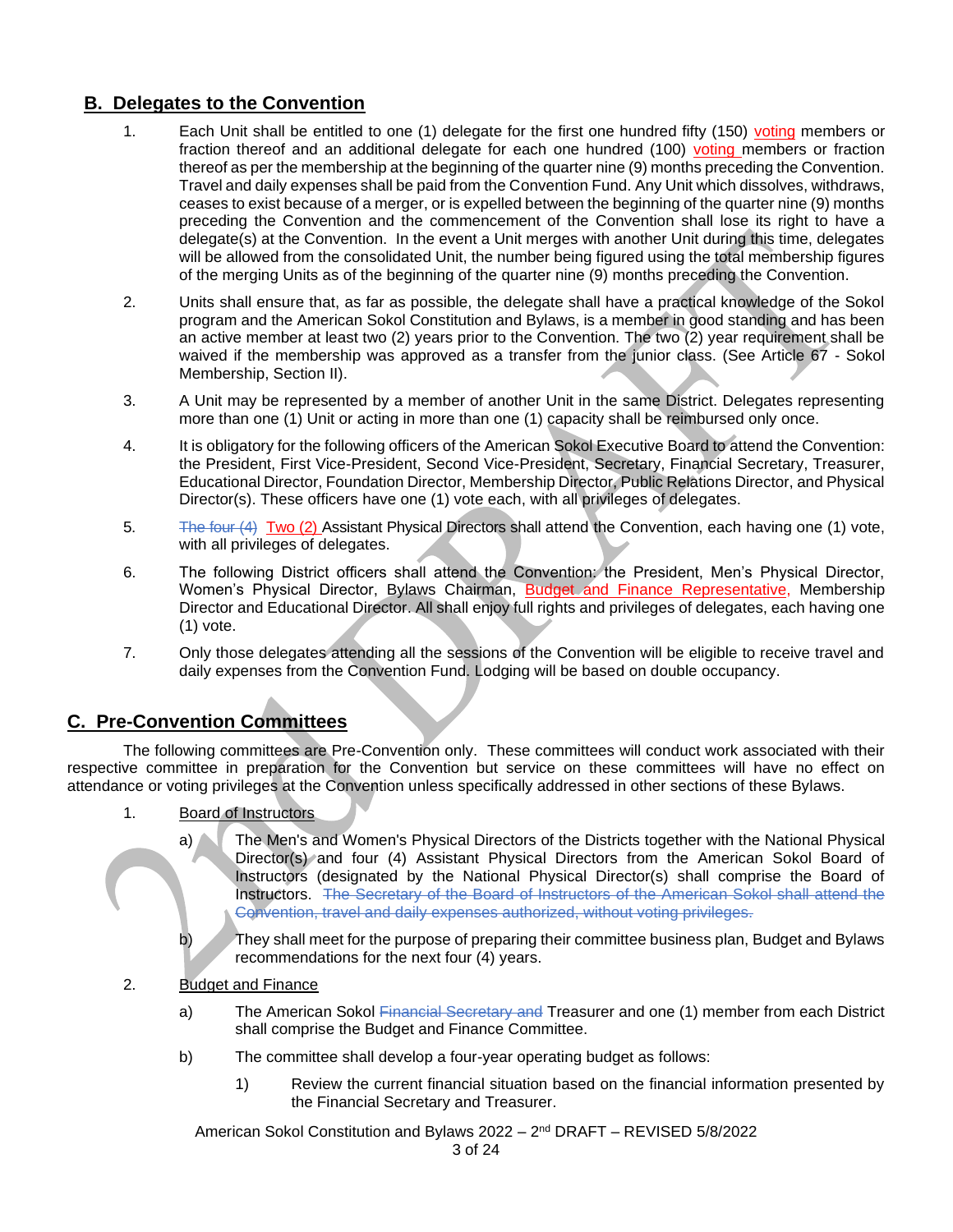- 2) Consider the requests for funds from other Pre-Convention Committees.
- 3) Establish the Budget for the next inter-convention period
- c) The final Budget shall be presented for approval at the Convention.
- 3. Bylaws
	- a) The American Sokol Bylaws Committee shall be comprised of the Bylaws Chairmen from each District, who shall serve from the adjournment of the Convention through the next Convention. The Bylaws Chairman shall be recommended by this in-coming Constitution and Bylaws Committee. The Secretary of the Bylaws Committee shall attend the Convention, travel and daily expenses authorized, without voting privileges.
	- b) The American Sokol Bylaws Committee will meet prior to the Convention for the purpose of reviewing submitted American Sokol Bylaws proposed changes.
- 4. Educational
	- a) The American Sokol Educational Director and the District Educational Directors shall comprise the Educational Committee.
	- b) They shall meet for the purpose of preparing their committee business plan, Budget and Bylaws recommendations for the next four (4) years.
- 5. Foundation
	- a) The American Sokol Foundation Director and at least one (1) delegate member from each District shall comprise the Foundation Committee.
	- b) They shall meet for the purpose of preparing their committee business plan, Budget and Bylaws recommendations for the next four (4) years.
- 6. Membership Committee
	- a) The American Sokol Membership Director and the District Membership Directors shall comprise the Membership Committee.
	- b) They shall meet for the purpose of preparing their committee business plan, Budget and Bylaws recommendations for the next four (4) years.
- 7. Nominating Committee
	- a) A chairman appointed by the American Sokol Executive Board and one (1) delegate member from each District shall comprise the Nominating Committee.
	- b) The Nominating Committee may undertake a search for nominees for any office. They shall prepare a list of qualified candidates. This list, along with resumes, will then be sent to all Convention delegates at least one (1) month prior to the Convention. The final list will then be presented to the Convention floor.

#### 8. Public Relations

- a) The American Sokol Public Relations Director, Editor of the American Sokol, and at least one (1) delegate member from each District shall comprise the Public Relations Committee.
- b) They shall meet for the purpose of preparing their committee business plan, Budget and Bylaws recommendations for the next four (4) years.

## **III. The Conduct of The Convention**

#### **A. Procedure**

1. The Convention shall be opened by the President of the American Sokol. After the Credentials Committee presents its report, the assembled accredited delegates shall elect the officers of the Convention. The officers of the Convention shall be a presiding Chairman, as many Vice Chairmen as deemed necessary by the Convention, and a Parliamentarian.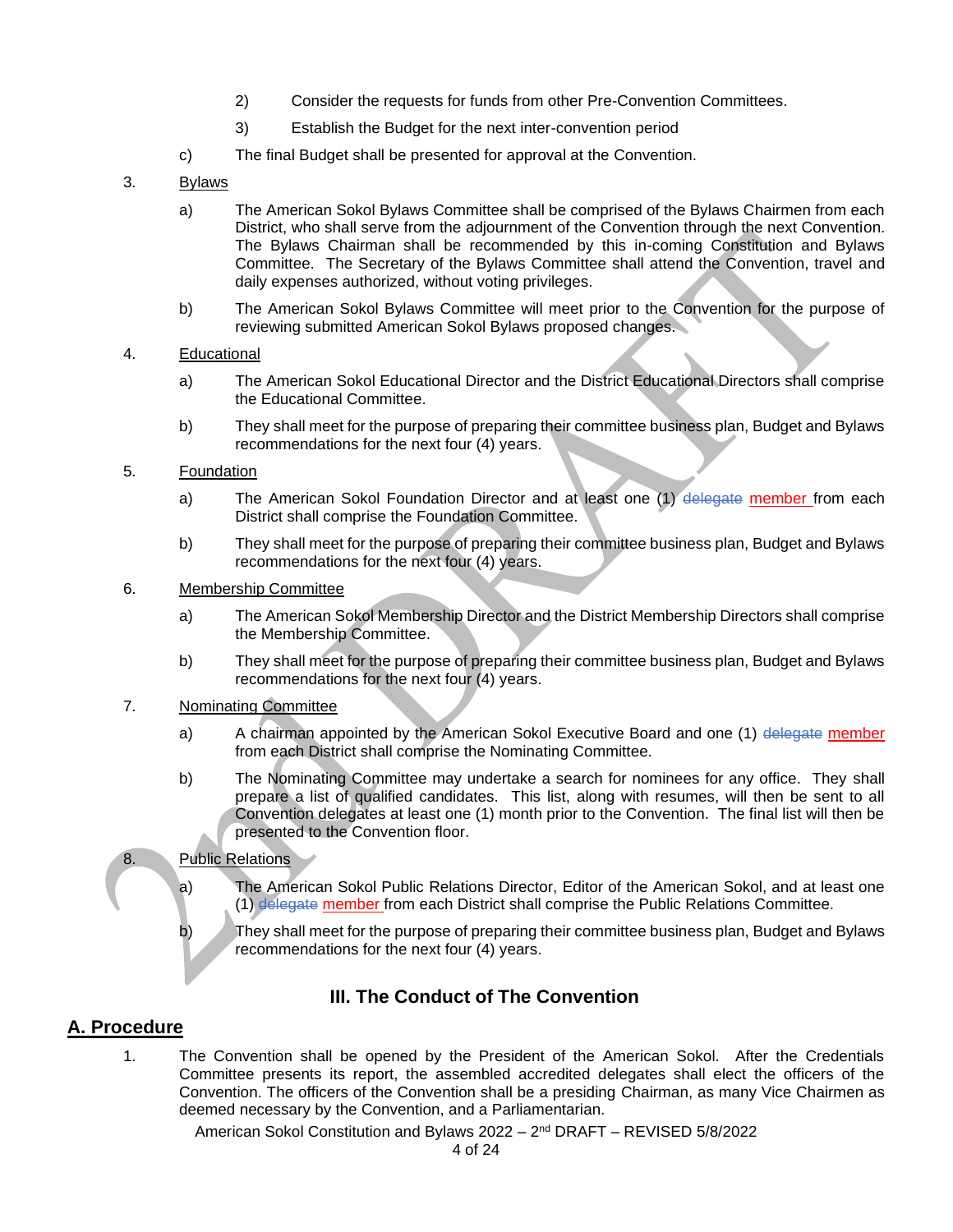- 2. The Convention shall revise, supplement and amend the Constitution and Bylaws of the American Sokol. Each change or amendment shall require a two-thirds (2/3) majority vote of the Convention delegates present. (See #B3 below). Additional recommendations will be considered on the Convention floor only if proposed by a committee and accepted for consideration by a simple majority of the Convention without debate. Approval of the amended Constitution and Bylaws shall take place by means of a roll call of the Units, the vote being obligatory.
- 3, The Convention shall address all other motions submitted through official channels prior to Convention.
- 4, The Convention shall elect an Executive Board comprised of the following: President, First Vice-President, Second Vice-President, Secretary, Financial Secretary, Treasurer, Foundation Director, Membership Director, Membership Administrator, Educational Director, Public Relations Director, and three (3) At-Large Board Members. All Districts should be represented on the Executive Board.

#### *Rationale from Membership Committee:*

*Combine the position of Financial Secretary and Membership Director into the position of Membership Administrator. Delete any reference to financial duties and membership on the Budget & Finance Committee as the Financial Secretary no longer handles finances. Streamlines the operations of the Executive Board. (Applied also to changes in Articles 8, 13 and 17)*

#### **The three (3) At-Large Board Members would be eliminated from elections if the proposal to eliminate the Board of Governors (Article 7) and Merge with Executive Board is approved.**

- a. The officers of the American Sokol, members of the Executive Board and members of all committees elected by the Convention must be citizens of the United States of America and shall be active members in their respective Units.
- b. The terms of all elected officers are limited to two (2) consecutive terms in the same office. Election into another office is permissible. No officer is to hold more than one (1) office.
- 5. The Convention shall confirm the election of the Physical Director(s), and Bylaws Chairman, as submitted by their respective committees.
- 6. The Convention shall approve the four (4) year Budget for the next inter-Convention period developed and presented by the Budget and Finance Committee.
- 7. The Convention shall charge the American Sokol Executive Board to elect an Auditing Committee of five (5) members from the American Sokol National Office area to serve during the inter-Convention period. These shall not be members of the Executive Board.
- 8. Honorary membership in the American Sokol shall be bestowed on members of the Sokol Organization by the Convention, upon unanimous recommendation of the Executive Board, as recognition for outstanding work on behalf of the Sokol movement or in the national sphere. A two-thirds (2/3) majority vote of the delegates attending the Convention is required to carry the motion.

#### **B. Voting**

1. Each Unit shall be entitled to one (1) vote for each ten (10) voting members (excluding associate and youth members). . A fraction of more than five (5) members shall be entitled to one (1) vote. The number of votes per Unit shall be determined on the basis of the membership at the beginning of the quarter nine (9) months preceding the Convention. The votes may be cast by one (1) delegate or may be divided equally among several delegates as directed by the Unit. provided the pPayment of all required dues and contributions are need to be made prior to the Convention.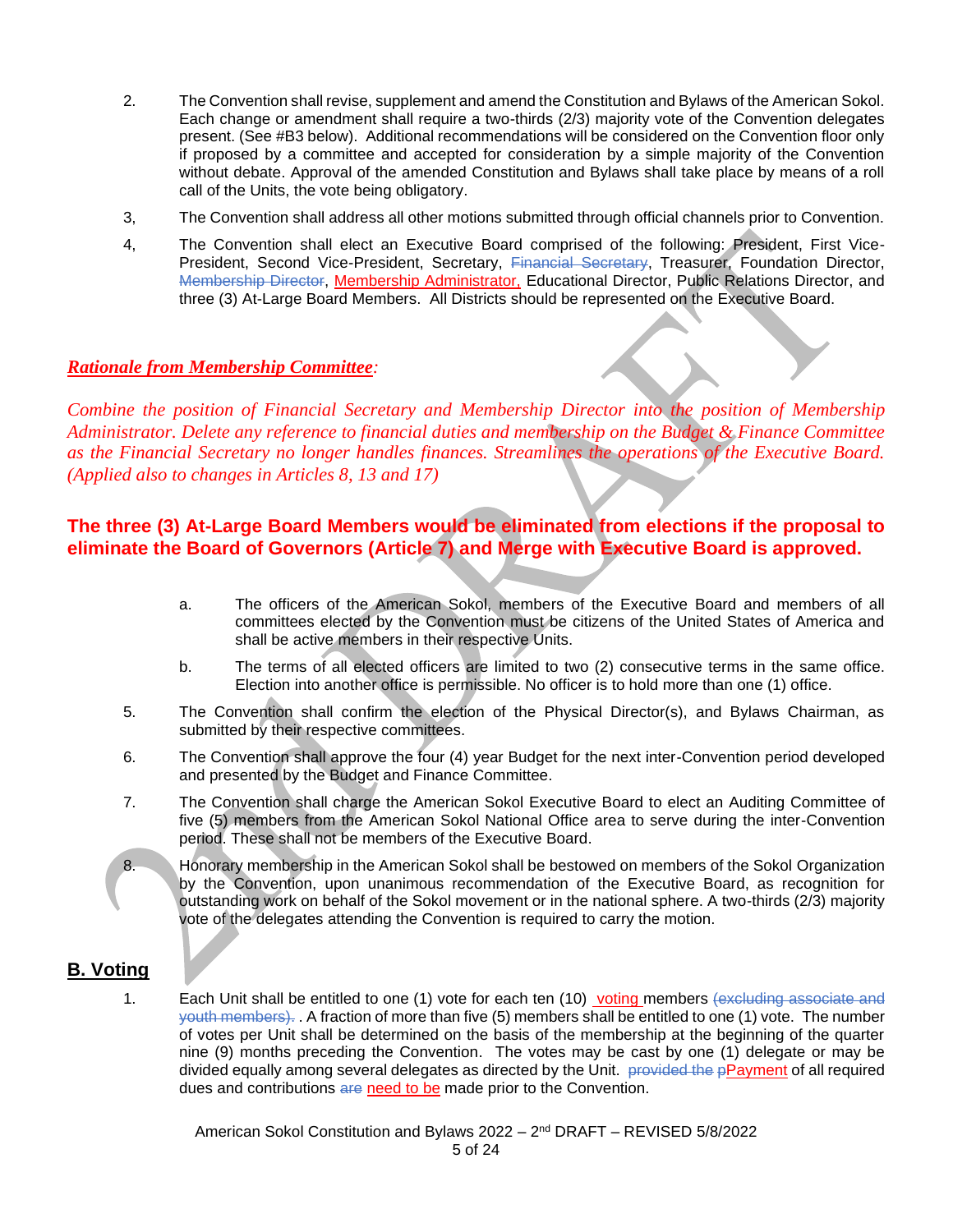- 2. A Unit which has not met all of its financial obligations in accordance with Article 21 as applies to Registration Fees, Dues and Special Assessments shall not have representation at the Convention.
- 3. The manner of voting shall be determined by the Chairman of the Convention and the delegates there assembled. The Chairman shall ask for approval of the motion presented by a hand count which must be approved by three-fourths (3/4) majority of the delegates assembled. Less than three-fourths (3/4) majority defeats the motion unless a roll call or ballot vote is requested which then requires a two-thirds (2/3) majority of those voting for approval of the motion.

#### **IV. Special Conventions**

A Special Convention shall be called in an emergency by the President, providing that the motion for such a Convention shall be approved by a two-thirds (2/3) majority of those voting in a joint meeting of the Executive Board and the Board of Governors.

The Special Convention shall be held at the headquarters of the American Sokol and shall consider only those matters for which the Special Convention was convened.

The expenses of the Special Convention shall be defrayed by a pro-rata contribution by all the Units on the basis of their membership.

#### **Article 7. Board of Governors**

**There has been a proposal to eliminate Article 7 in its entirety. It would combine the Board of Governors with the Executive Board. There are references throughout the bylaws that would have to be removed along with other corrections.** 

• *Rationale for Changes from Sokol Spirit*

- o *The World of Communications has changed – This structure was established during a different time-period that did not have the same opportunities for mass communication and quick feedback. Electronic communication now allows for expedited communications and for our membership/units/districts to provide quick feedback. Our current structure was intended to create oversight during a time when gathering this board took more time, and feedback was not as quickly accessible. Video Conferencing, Email, Text Messaging, and other new channels mean that information can be disseminated quickly, and action can be taken swiftly.*
- o *Executive Board is no longer an exclusively Chicago Board - The Board of Governors was established to create a checks and balances for what was at one time an Executive Board composed almost exclusively of Chicago area members. Due in large part to changing technology (mentioned above), many members of the Executive Board are from locations well outside of the Chicago area. Due to video Conferencing, our District Presidents can easily participate in the executive board meetings and be included in the decision-making process. The*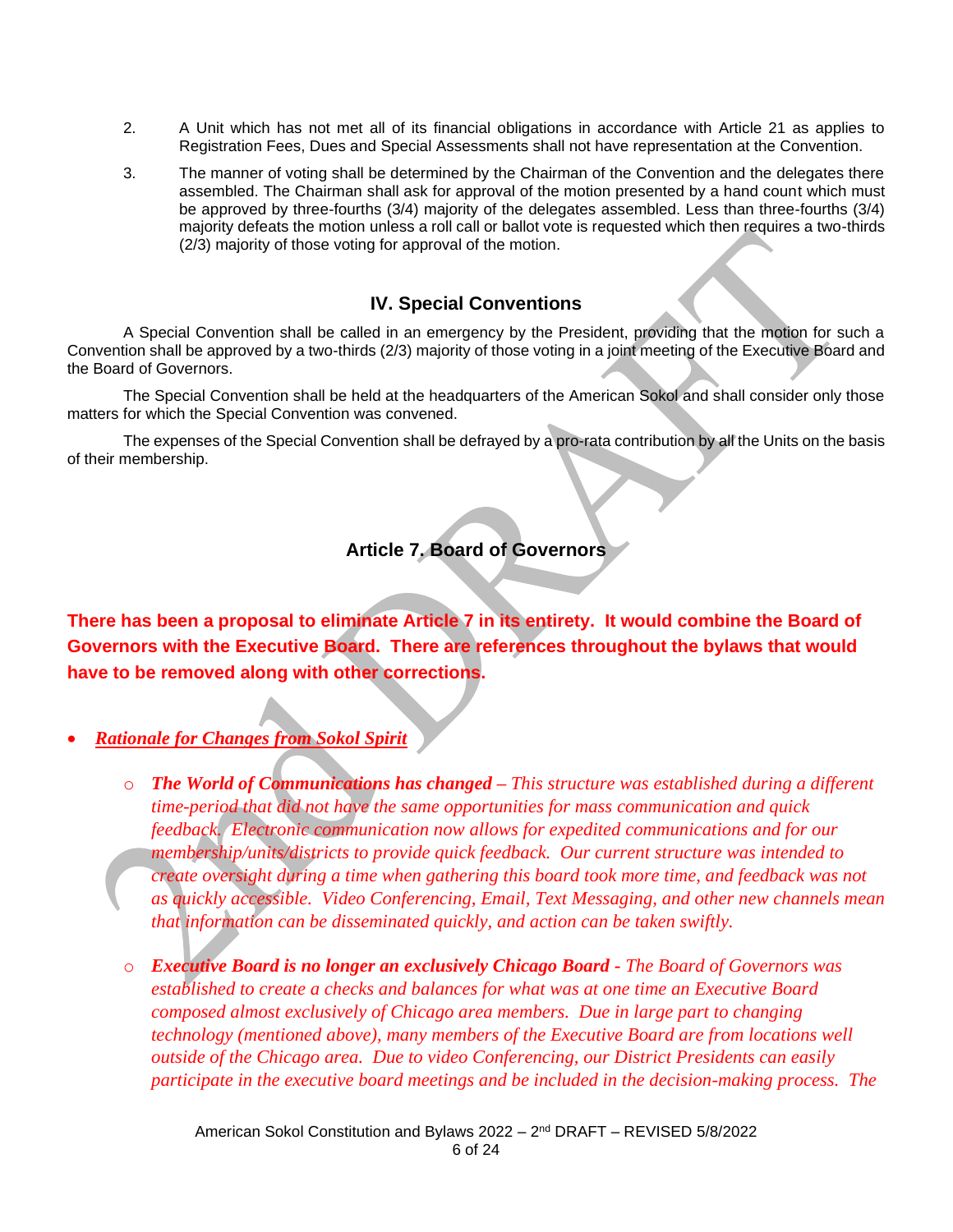*need to have an additional board (BOG), is not ideal for empowering nor for increasing the efficiency of the Executive Board.*

- o *Excessive Governance – Our current structure is not efficient, especially in a world where most of our Sokol leaders hold multiple roles. We have the technology for this combined board to become a more concise governing body. This proposal would still provide District oversight and engagement at the national level without excessive governance. The Executive Board would still be held accountable at each convention.*
- o *Current System creates an imbalance of Authority – The current set up creates an additional level of bureaucracy that is not needed. Our Convention is the highest governing body of the organization, and in most organizations the highest governing body is charged with electing the highest-level governing board. However, the BOG holds more authority than the Executive Board, which therefore undermines authority of the convention and circumvents the authority of the board that is intended to lead the operations of the organization.*

The Board of Governors ("BOG") shall be responsible for reviewing the administration of the organization to ensure that decisions are based on the policies laid down by the Convention of the American Sokol

- 1. The BOG of the American Sokol shall be comprised of all District Presidents, or their duly elected representative, and the American Sokol President. Officers, directors and committees shall submit reports and attend meetings when requested by the American Sokol President.
- 2. The BOG shall meet quarterly and other times when needed or in the event of an emergency. The President of the American Sokol shall preside at all such meetings and shall have the voting privileges of a chairman. The American Sokol Secretary shall attend all BOG meetings, without voting privileges, travel and daily expenses authorized.
- 3. A quorum of the majority of the BOG is required for any action at official meetings.
- 4. The BOG shall review such financial matters as annual membership dues and travel and daily expenses should such need arise.
- 5. The BOG may select an Executive Director or any other employee of the American Sokol and determine the salary, term and conditions of employment. (CHANGED ONLY IF ARTICLE 7 REMAINS)
- 6. The BOG shall meet at least six (6) months prior to the Convention to recommend a site for the American Sokol headquarters for the ensuing Convention period.

District President who is on the Board of Governors shall not serve as an elected officer on the Executive Board. (ADDED ONLY IF ARTICLE 7 REMAINS)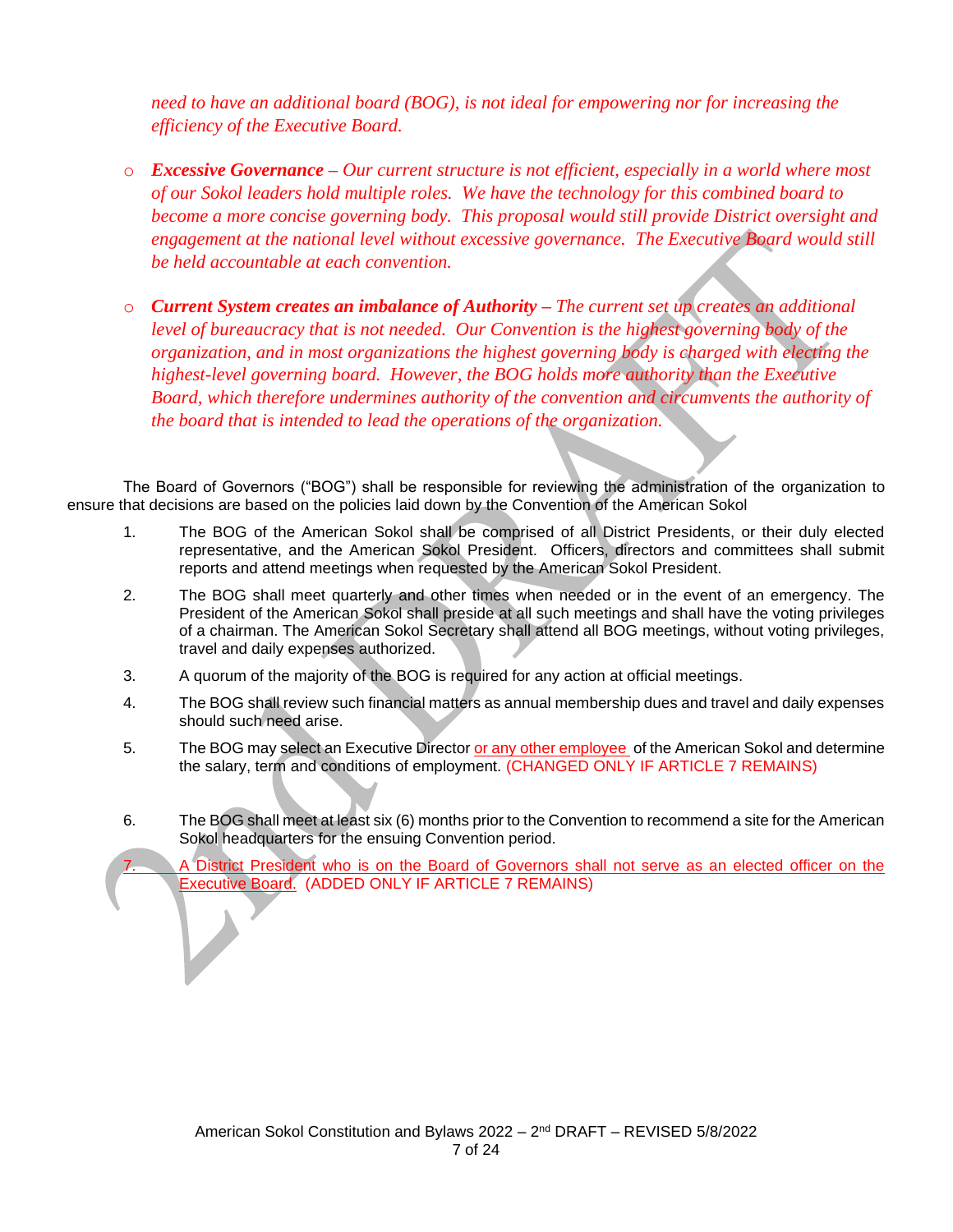## **Article 8. The Executive Board**

## **Additional Changes in this Article if the proposal to eliminate the**

### **Board of Governors (Article 7) and Merge with Executive Board is approved.**

1. The Executive Board shall carry out the decisions and policies laid down by the Convention in accordance with the Constitution and Bylaws of the American Sokol. In addition, the Executive Board will also follow the directives of the Board of Governors in any matters not determined by the Convention.

#### **THIS IS THE BOARD STRUCTURE IN ALL PROPOSALS COMBINED INCLUDING IF THE BOARD OF GOVERNORS (ARTICLE 7) IS ELIMINATED:**

- 2. The Executive Board shall be comprised of the President, First Vice-President, Second Vice-President, Secretary, Financial Secretary, Treasurer, Educational Director, Foundation Director, Membership Director, Membership Administrator, Physical Director(s), Public Relations Director and three (3) At-Large Board Members all District Presidents, or their duly elected representative. The National Bylaws Chairman shall be a non-voting member of the Executive Board.
- 3. All members shall attend monthly Executive Board meetings where a quorum of a majority of elected Board members is required for any actions to be taken. All officers, board and committee members shall submit reports of activities. Special meetings may be called as need arises.
- 4. The duties of the Executive Board shall be:
	- a) To provide, maintain and manage a central office of the American Sokol and appoint/employ responsible managers and hire services as necessary;
	- b) To determine the remuneration, duties, and bonds of the officers of the American Sokol; acquire appropriate insurance policies;
	- c) To approve or reject all expenses incurred by the American Sokol;
	- d) To elect an Auditing Committee (See Article 11);
	- e) To oversee and approve and post to the American Sokol website the American Sokol Standard Operating Procedures ("SOPs");
	- f) To store and make accessible to all members the American Sokol Bylaws, Spending Authority Policy, approved SOPs and other official documents of the American Sokol;
	- g) To accept new Units into the American Sokol, and approve their names;
	- h) To determine the boundaries of Districts and to assign Units to them;
	- i) To suspend and, if need be, to make recommendation for the expulsion of Units;
	- j) To resolve disputes between Districts, Units and individual members. In cases of appeal, the Convention shall have final jurisdiction;
	- k) To approve or reject reports of its officers;
	- l) To review and approve all contracts;
	- m) To ensure that all federal, state and local tax returns, registrations and reports are prepared and filed in a timely manner;
	- n) To identify, develop, implement and monitor a risk management policy;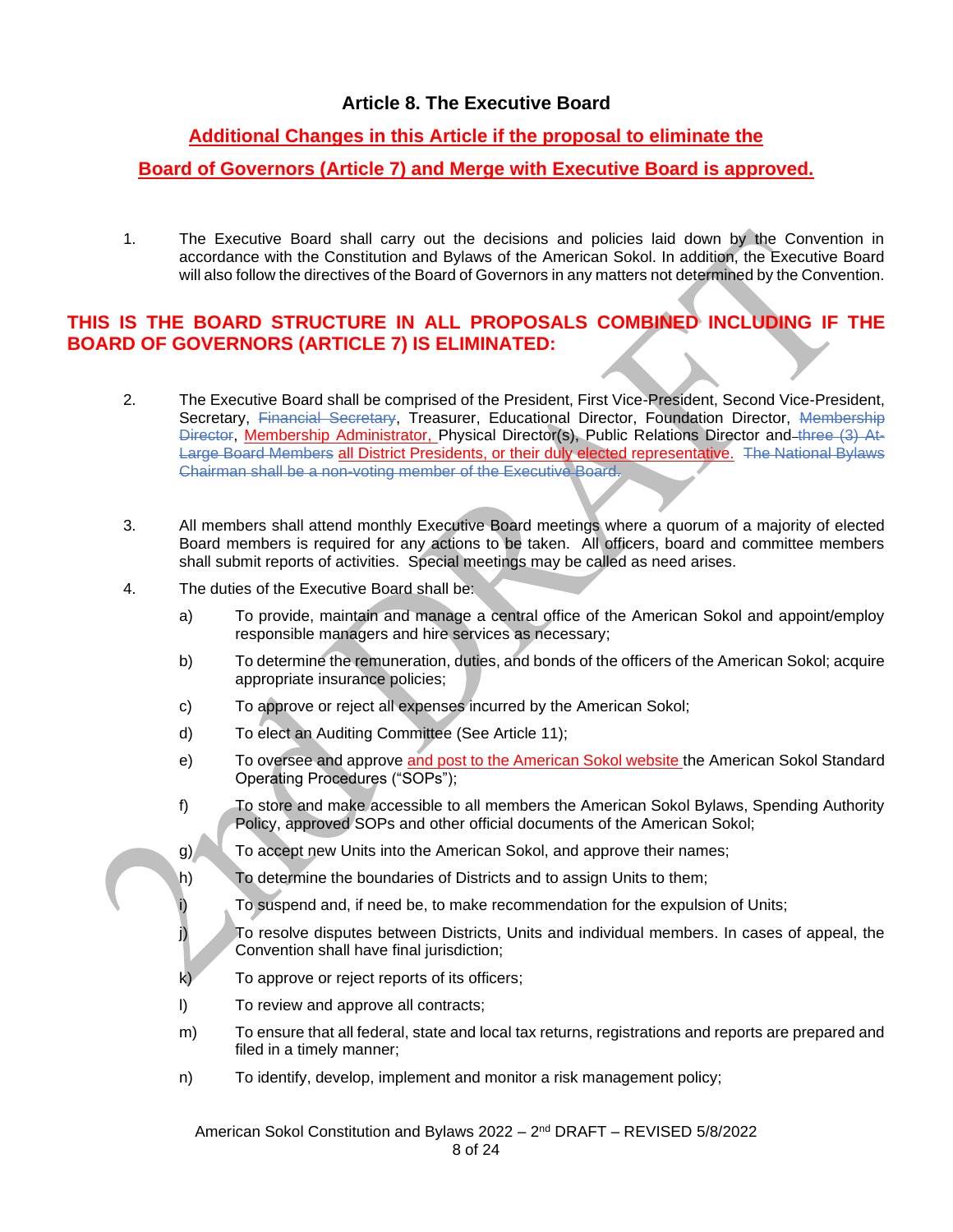- o) To present motions to the Units for their consideration in matters which lie outside the Board's jurisdiction, in which case the Units shall be required to communicate their determination within three (3) months;
- p) To establish all required Convention committees;
- q) To allocate funds consistent with the budget approved at the Convention for the purposes designated by the Convention and Bylaws or the Board of Governors, unless due to fiscal considerations, at least two-thirds (2/3) majority of those voting of the Executive Board vetoes such allocations;
- r) To fill vacancies on the Executive Board between Conventions, nominations will be requested from all Units. The Executive Board has the authority and responsibility to fill the vacancy in a timely manner;
- s) To recommend to the Convention Honorary Membership in the American Sokol;
- t) To annually elect representation to the World Sokol Federation;
- u) To select and maintain a method of tracking American Sokol membership information that is effective and efficient for the National office and Units;
- v) To maintain a website for the American Sokol with relevant links and secure payment methods.

#### **The following is proposed to be added if the proposal to remove Article 7 is approved.**

- w) Shall review such financial matters as annual membership dues and travel and daily expenses should such need arise
- x) May select an Executive Director of the American Sokol and determine the salary, term and conditions of employment
- y) Shall meet at least six (6) months prior to the convention to recommend a site for the American Sokol headquarters for the ensuing convention period.
- 5. The newly-elected members of the Executive Board shall assume the duties of their offices at the next regularly scheduled meeting of the Executive Board following the Convention. The retiring members shall deliver all property, books and records of the American Sokol to their successors not later than one (1) month after the Convention and support in-coming officers as needed during the transition.

**Article 9. Duties of the Officers of the Executive Board**

**Additional Changes in this Article if the proposal to eliminate the** 

**Board of Governors (Article 7) and Merge with Executive Board is approved.**

- 1. The President of the American Sokol shall open the Convention of the American Sokol; preside at meetings of the Executive Board; sign all official papers and orders for payment together with the appropriate officer(s) in accordance with the Spending Authority Policy in SOPs; make extraordinary decisions and arrangements in an emergency in accordance with the Constitution and Bylaws of the American Sokol; represent the American Sokol in public.
- 2. The Vice-President shall assist the President, when requested by the President, and shall perform the duties of the President in his absence.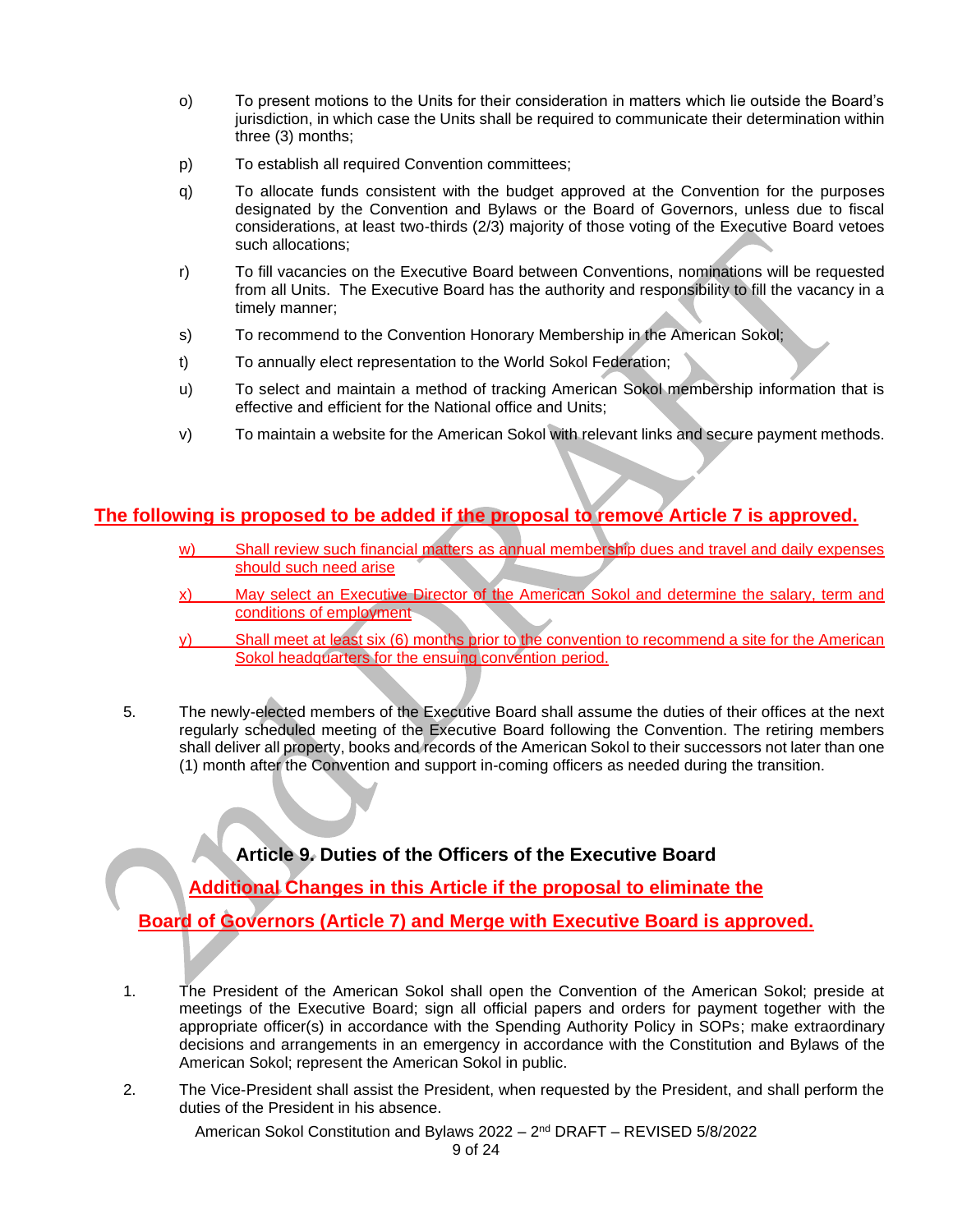- 3. The Second Vice-President shall assist the Vice-President, when requested by the Vice-President, and shall perform the duties of the Vice-President in his absence.
- 4. The Secretary shall have charge of all official correspondence of the American Sokol, Board of Governors, and Executive Board; record and prepare the minutes of Board of Governors and Executive Board meetings; send an accurate copy of these minutes in a timely manner to the Board of Governors and Executive Board as directed.
- 5. The Financial Secretary Membership Administrator shall take charge of all membership records of the American Sokol; accept quarterly reports of the units; accept from the Units all membership payments and all other regular and special assessments; pursue reports and payments from delinquent Units; assist in training of the membership software and its uses; create reports for publication distribution; conduct verification of membership and the accounting of delegate certification; provide a summary of membership at the National, District and Unit levels quarterly, annually and a four (4) year report for each Convention.
- 6. The Treasurer shall accept and deposit all moneys for the Organization; make payments authorized by the appropriate officer(s) or authorities as outlined in the Spending Authority Policy; be responsible for all cash-on-hand, financial assets, and promissory notes of the American Sokol; present a report with the monthly and annual running status to forecast for each line item in the budget of the General Fund and for each additional account at each meeting of the Executive Board or other reports as requested by the Executive Board; ensure that all federal, state and local tax returns, corporate registrations, taxexempt registrations and reports are prepared and filed in a timely manner; submit to the Auditing Committee all promissory notes, reports of cash-on-hand and bank statements at the time of its quarterly examination of the books; distribute to the Executive Board, the Board of Governors and each Unit President a copy of the annual audited financial statement showing all assets and liabilities; and prepare and file the end of year financial reports for publishing. Upon a drop lower than a 4-month reserve, the Treasurer will notify all directors with budgets about any temporary halt on expenses except salaries and essential products for the running of the organization.
- 7. The At-Large Board Members and Vice Presidents shall be assigned a specific portfolio of responsibility as identified in Article 8, Item 4, and others as necessary.
- 8. The duties of all other officers, although described in their respective paragraphs, may also include additional responsibilities.
- 9. Any elected officer who shall miss three (3) consecutive meetings, without reasonable excuse, shall forfeit the position.

## **Article 10. Standing Committees of the Executive Board**

The program of the American Sokol shall require the following standing committees:

Auditing

Board of Instructors

Budget and Finance

Constitution and Bylaws

Educational

Foundation

Membership

Public Relations

The chairmen of the standing committees shall be members of the Executive Board with the exception of the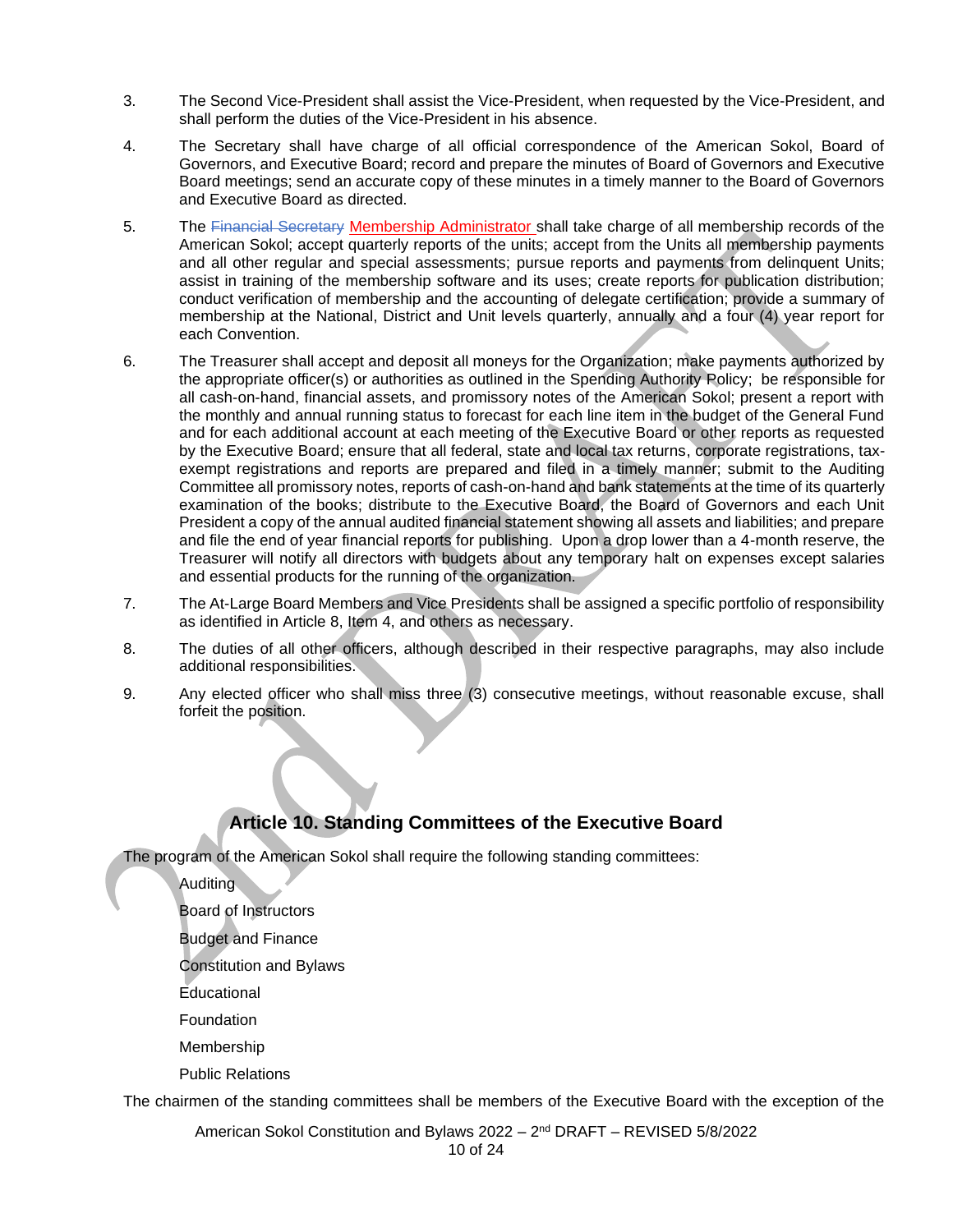Auditing, and Budget and Finance and Constitution and Bylaws committees. The Constitution and Bylaws Chairman shall be a non-voting member of the Executive Board. To complete the committees, every effort should be made to secure the best qualified members outside the Executive Board. No Executive Board member shall have more than one (1) vote on the Executive Board. The committees, where these are not indicated in the Constitution and Bylaws, are organized by the Executive Board and their rights and duties are defined by the Executive Board.

The chairmen of these committees shall manage the creation and maintenance of SOPs related to the operation of their committee. These SOPs should include vendor selection and inventory management processes, if applicable, and shall be approved by the Executive Board.

#### **Article 11. Auditing Committee**

The Convention shall charge the American Sokol Executive Board to elect an Auditing Committee of five (5) members from the American Sokol National Office area to serve during the inter-Convention period. These shall not be members of the Executive Board. They shall elect a chairman from among themselves.

The Auditing Committee shall be responsible for examining the membership records of the American Sokol Financial Secretary and the records of the Treasurer, including all promissory notes, reports of cash-on-hand and bank statements at least once each quarter annually and at such other times when an examination shall be deemed necessary; examine the accounts and records of any special committee with its own books.

Once annually, and at the end of the fiscal year immediately prior to the Convention, the Executive Board will secure the audit of the books of the Financial Secretary and records of the Treasurer by an independent Certified Public Accountant.

#### **Article 12. American Sokol Board of Instructors**

The Board of Instructors shall be responsible for determining the manner and scope of gymnastic and other physical activities of the American Sokol.

One (1) or two (2) Physical Director(s) is/are elected to office by the combined vote of the Men's and Women's District Physical Directors at their discretion and based on the number of qualified candidates the election confirmed by the Convention of the American Sokol. The National Physical Director(s) shall be voting members of the American Sokol Executive Board.

The Board of Instructors shall be comprised of:

- a) Physical Director(s);
- b) Two assistants, appointed annually by the Physical Director(s), who are specifically knowledgeable in men's activities;
- c) Two assistants, appointed annually by the Physical Director(s), who are specifically knowledgeable in women's activities;
- d) Additional assistants who are specifically knowledgeable in other disciplines or program areas, optionally appointed annually by the Physical Director(s);
- e) All District Physical Directors or their duly authorized representatives;
- f) A recording secretary, appointed annually by the Physical Director(s);
- g) A duly authorized representative of the Educational Committee;
- h) Board Members, appointed annually, including an office secretary.
- i) One or more youth director(s) appointed annually by the Physical Director(s). The Youth Director(s) are responsible for enhancing the membership experience of Sokol youth through sponsored national programs.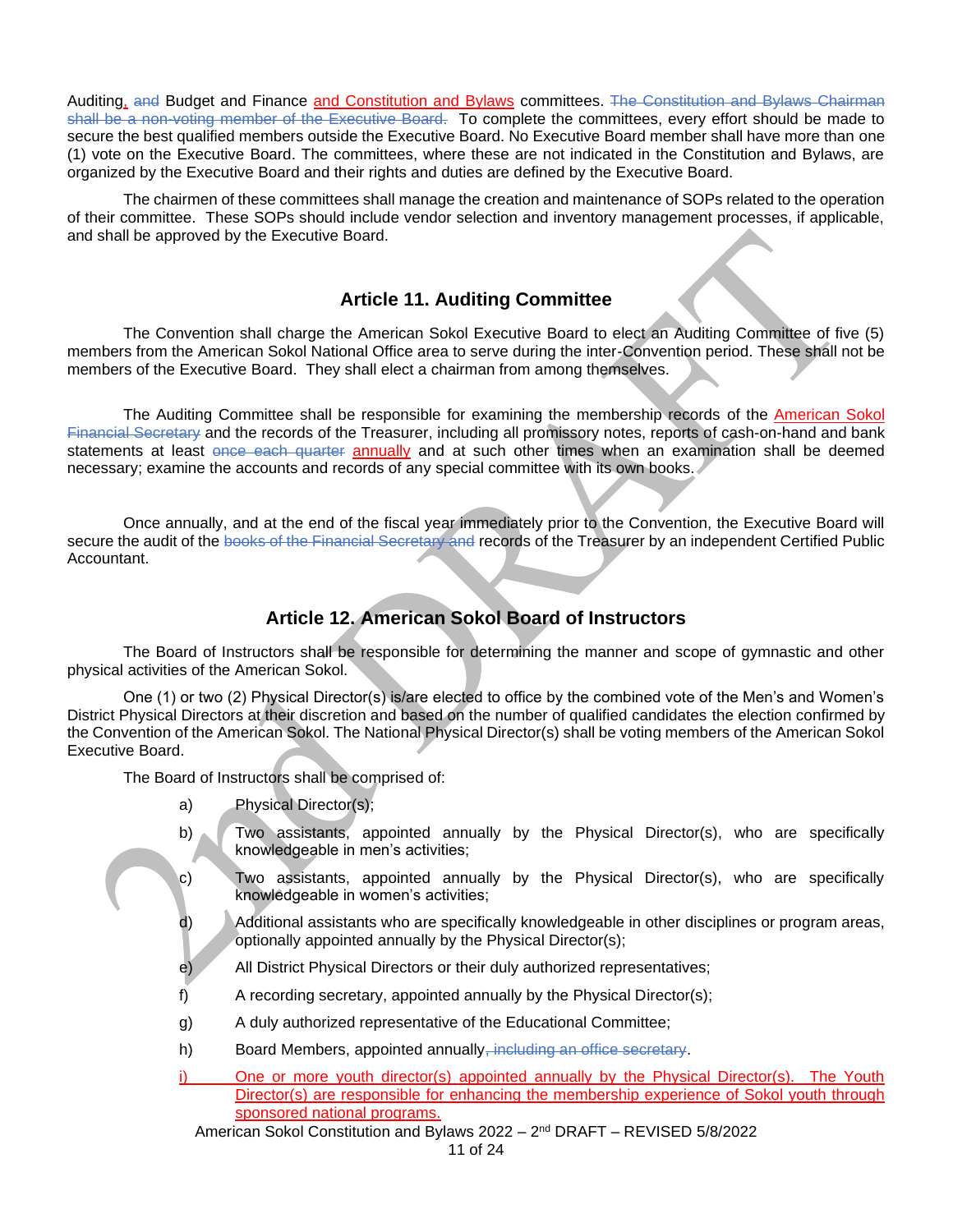- 1. The Physical Director(s), with the approval of the American Sokol Board of Instructors, has the authority to terminate Board membership of appointed assistants and staff members for, but not limited to, failure to attend meetings, failure to perform assigned tasks and violations of Sokol discipline.
- 2. All decisions of the Board of Instructors are subject to approval of the American Sokol Executive Board.

#### **Article 13. Budget and Finance Committee**

The Budget and Finance Committee shall be responsible for developing an annual operating Budget, which is subject to approval of the American Sokol Executive Board, based on the Budget provided to and approved by the Convention.

The Budget and Finance Committee shall be comprised of the American Sokol Financial Secretary and Treasurer, and one representative from each District. They shall elect a chairman from among themselves.

#### **Article 14. Constitution and Bylaws Committee**

The Bylaws Committee shall be responsible for reviewing submitted proposed American Sokol Bylaws changes prior to the Convention and the compiling, editing and proofreading of the Constitution and Bylaws after the Convention.

The American Sokol Bylaws Committee shall be comprised of the Bylaws Chairmen from each District, who shall serve from the adjournment of the Convention through the next Convention. The Bylaws Chairman shall be recommended by this incoming Constitution and Bylaws Committee and confirmed by the Convention of the American Sokol. The Bylaws Chairman will be a non-voting member of the American Sokol Executive Board. The Bylaws Secretary, appointed by the Bylaws Chairman, shall attend all Bylaws Committee meetings, travel and daily expenses authorized, without voting privileges, if necessary.

The members of the Constitution and Bylaws Committee shall:

- 1. Submit to the Convention proposed American Sokol Bylaws changes as well as non-recommended submissions, along with the opinion of the committee;
- 2. Upon receipt, submit Unit and District Constitution and Bylaws and Amendments, along with any recommendations of the Committee, to the American Sokol Executive Board for final approval.

For instructions concerning other ways and means of making changes in the Constitution and Bylaws, see Article

27.

## **Article 15. Educational Committee**

The Educational Committee shall be responsible for the education of the adult and youth members. The Education programs may include information on Sokol history, fitness, health and culture. The Educational Committee is responsible to manage the selection of the American Sokol Merit Award recipients.

The Educational Director is elected by the Convention and shall be a voting member of the American Sokol Executive Board. The Educational Director, or his duly appointed representative, represents the Educational Committee on the American Sokol Board of Instructors.

The Educational Committee shall be comprised of:

- a) Educational Director of the American Sokol;
- b) A librarian/archivist to be appointed by the Educational Director, as needed, to manage books, photos, archives, and other Sokol memorabilia;
- c) Sokol Historian to be appointed by the Educational Director as needed;
- d) Secretary to be appointed by the Educational Director, as needed;
- e) All District Educational Directors;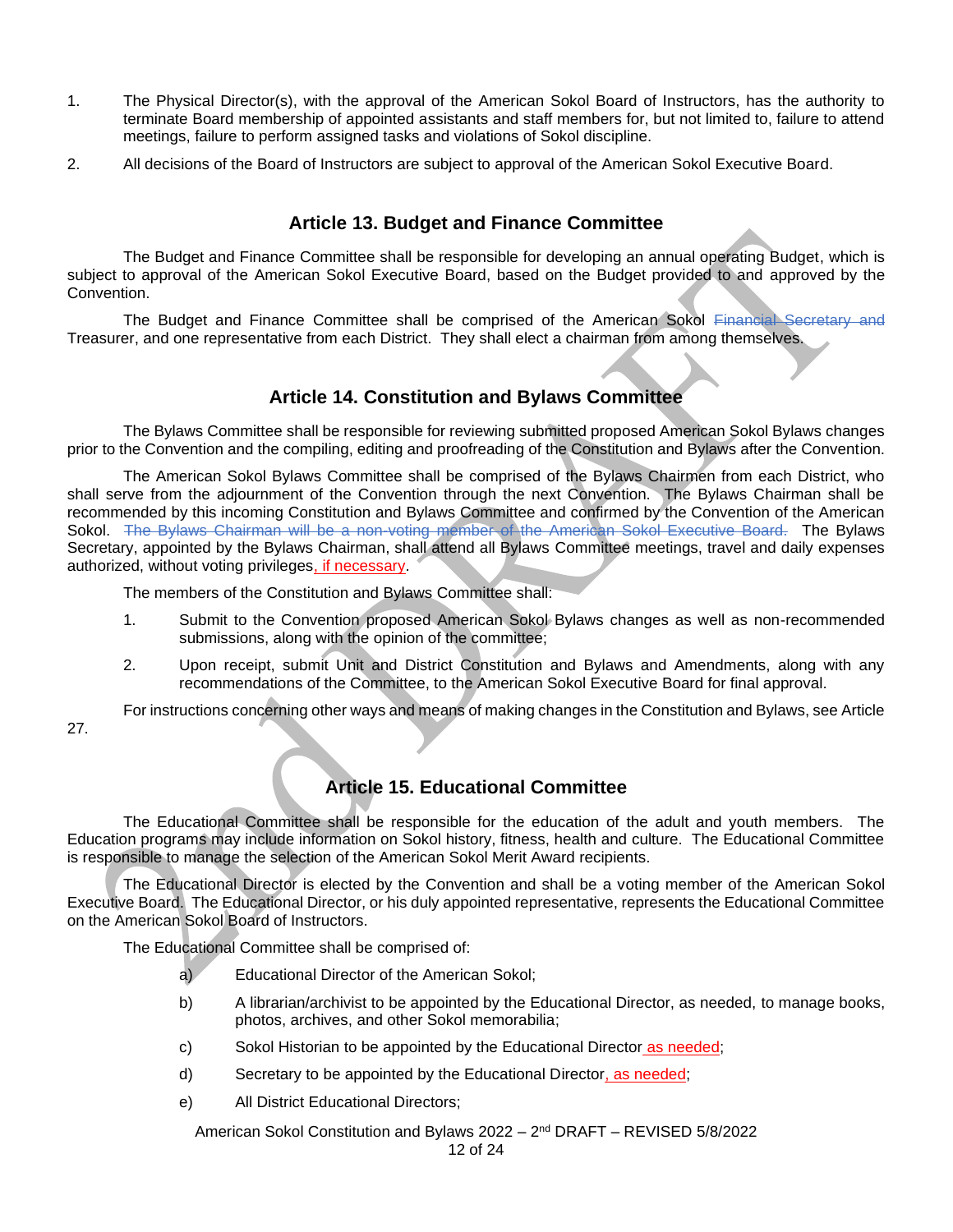- f) A member of the American Sokol Board of Instructors;
- g) Other assistants as may be needed, appointed by the Educational Director for one (1) year, with the approval of the American Sokol Executive Board.
- 1. All decisions of the Educational Committee are subject to approval of the American Sokol Executive Board.
- 2. American Sokol may loan historical artifacts to a third party.
	- a) These loans will be managed via a "bailment contract" between American Sokol and the third party.
	- b) Any items loaned to a third party may continue to be stored at the American Sokol Headquarters.

## **Article 16. Foundation Committee**

The Foundation Committee is responsible for raising and administering funds, acknowledging and/or publishing all donations, and for perpetuating the goals and purpose of the American Sokol as stated in the Constitution and Bylaws.

The Foundation Director is elected by the Convention and shall be a voting member of the American Sokol Executive Board.

The Foundation Committee shall be comprised of the American Sokol Foundation Director, one representative from each District, and additional staff as needed.

- 1. The expenditure of Foundation funds, including administrative expenses of the Committee, shall be from the income earned only by that Fund. No part of the principal of the fund shall be expended without approval of two-thirds (2/3) vote of the Convention of the American Sokol.
- 2. The Foundation Committee will manage all restricted donated funds using the Internal Grant process.
- 3. The Endowment Foundation funds shall be held, administered and distributed by the Foundation Committee members in accordance with and pursuant to the provisions of this Article, in concert with the American Sokol Treasurer's annual report of earned interest submitted to the Executive Board.
- 4. No gift, bequest or devise of any such property shall be received and accepted if it is conditioned or limited in such a manner as to require the disposition of income, or principal, to any person, other than for allowable purposes within the meaning of such terms as defined pursuant to Section 501(c) (3) of the Internal Revenue Code as now in force or afterwards amended.
- 5. All decisions of the Foundation Committee are subject to approval of the American Sokol Executive Board.

## **Article 17. Membership Committee**

The Membership Committee shall be responsible for the development and support of the membership structure of the American Sokol.

The Membership Director Administrator is elected by the Convention and shall be a voting member of the American Sokol Executive Board.

The Membership Committee shall be comprised of the American Sokol Membership Director, the District Membership Directors, and additional staff as needed.

All decisions of the Membership Committee are subject to approval of the American Sokol Executive Board.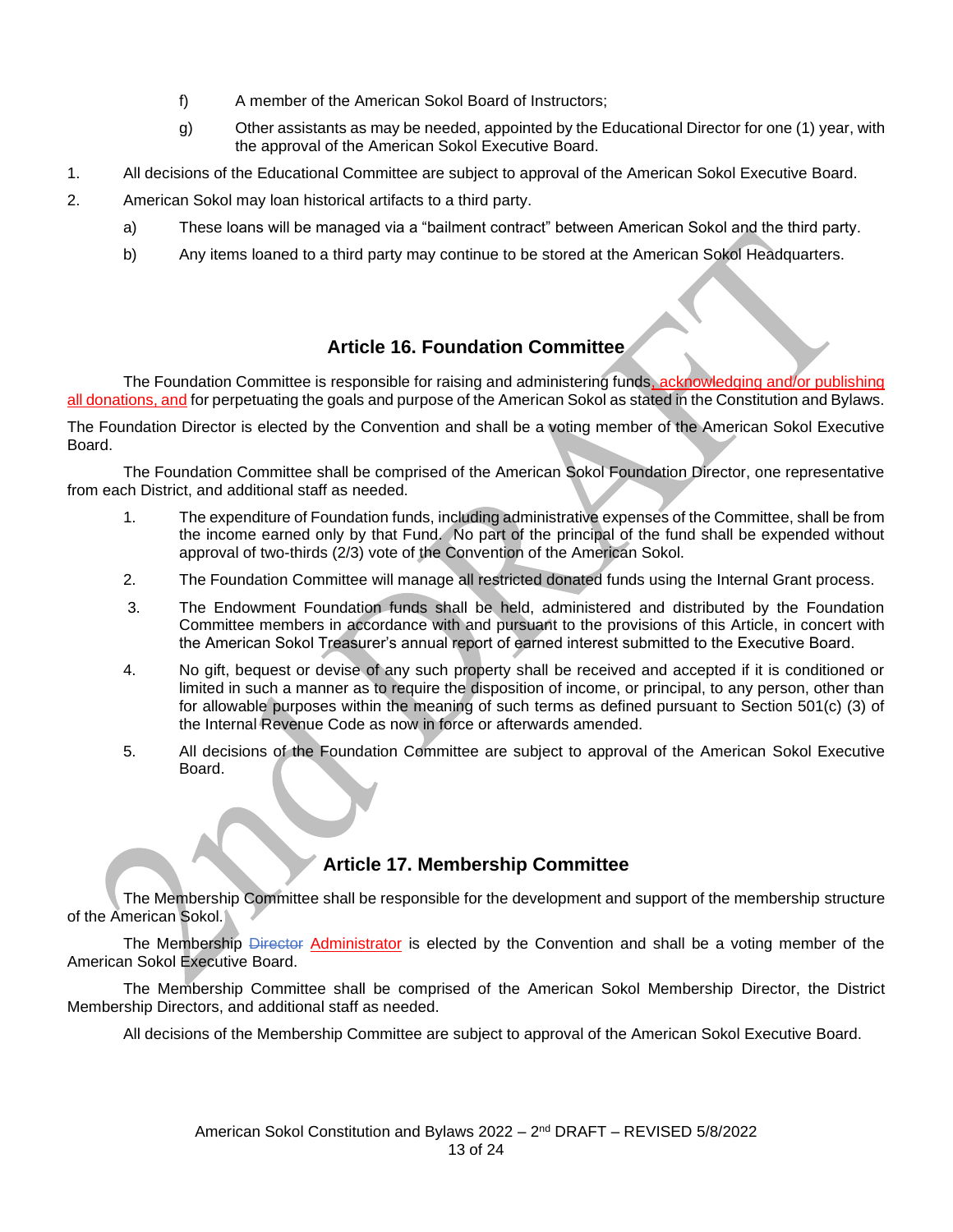#### **Article 20. Income of the Organization**

The sources of income of the American Sokol shall be:

- a) Registration fees and dues from members Units;
- b) Special dues from all members in the event that available funds in the treasury of the American Sokol shall fall below a workable balance;
- c) Special assessments to make up a Convention Fund;
- d) Other independent enterprises of the American Sokol such as, but not limited to, magazine advertising, seals, souvenirs and promotional material, educational material, books and tapes, uniforms, gymnastic equipment and supplies, cultural events, and gymnastics and educational clinics and/or workshops on the National, District and Unit level;
- e) Gifts, subsidies, bequests, endowments and all other legally permitted sources of income.

#### **Article 21. Financial Obligations of Units and Members to the American Sokol**

- 1. Each newly accepted Unit shall pay a registration fee for each member, an application fee. The fee shall be determined by the convention.
- 2. Each newly accepted adult member of an established Unit shall pay a registration fee through the Unit. The respective fees shall be determined by the Convention.
- 3. Each Sokol Unit shall collect membership dues from its members.
- 4 Each Sokol Unit shall submit annual adult membership dues to American Sokol as determined by the Convention based on the number of members reported to the American Sokol at the end of the first calendar quarter. Unit dues are considered delinquent if not received by American Sokol by the end of April. Any payment from American Sokol to the Unit shall be withheld until the Unit becomes current with its dues. In addition a penalty of one and one-half percent (1 ½%) per month will be assessed for all delinquent amounts unless a valid written explanation acceptable to the American Sokol Executive Board is sent in by the end of April.
- 5. Each Unit that incorporates Sokol sponsored ongoing regular activities for youth shall submit annual Youth Membership dues to the American Sokol as determined by the Convention.
- 6. In a Convention year, all financial obligations must be met by the end of April or 30 days prior to the start of the Convention, whichever comes first.
- 7. Dues for all new members who join after the first quarter shall be on a pro-rated basis and must be paid to American Sokol at the next quarterly reporting period.
- 8. Dues for members who have been suspended but subsequently regain membership privileges by repaying all dues up to the time of suspension shall be considered full-year members and will keep their original join date. Payment to American Sokol by the Unit shall be for the full year and must be sent to American Sokol at the next quarterly or annual reporting period, whichever comes first.
- 9. Each Sokol Unit shall report to the American Sokol all new members within one (1) month of acceptance. Resigned, transferred, terminated, expelled and deceased members will be reported at the conclusion of the specified grace periods. (See Article 70)
- 10. Each Sokol Unit shall pay a special assessment annually for each Voting Member to the Convention Fund as determined by the Convention. This payment shall be made on the basis of membership during the first calendar quarter and shall be used specifically and exclusively for the Convention Fund to cover the entire Convention expense. The minimum annual contribution to the Convention Fund for each Unit shall be based on twenty (20) members.
- 11. Membership fees and all assessments due the American Sokol or the District cannot be used for Unit purposes.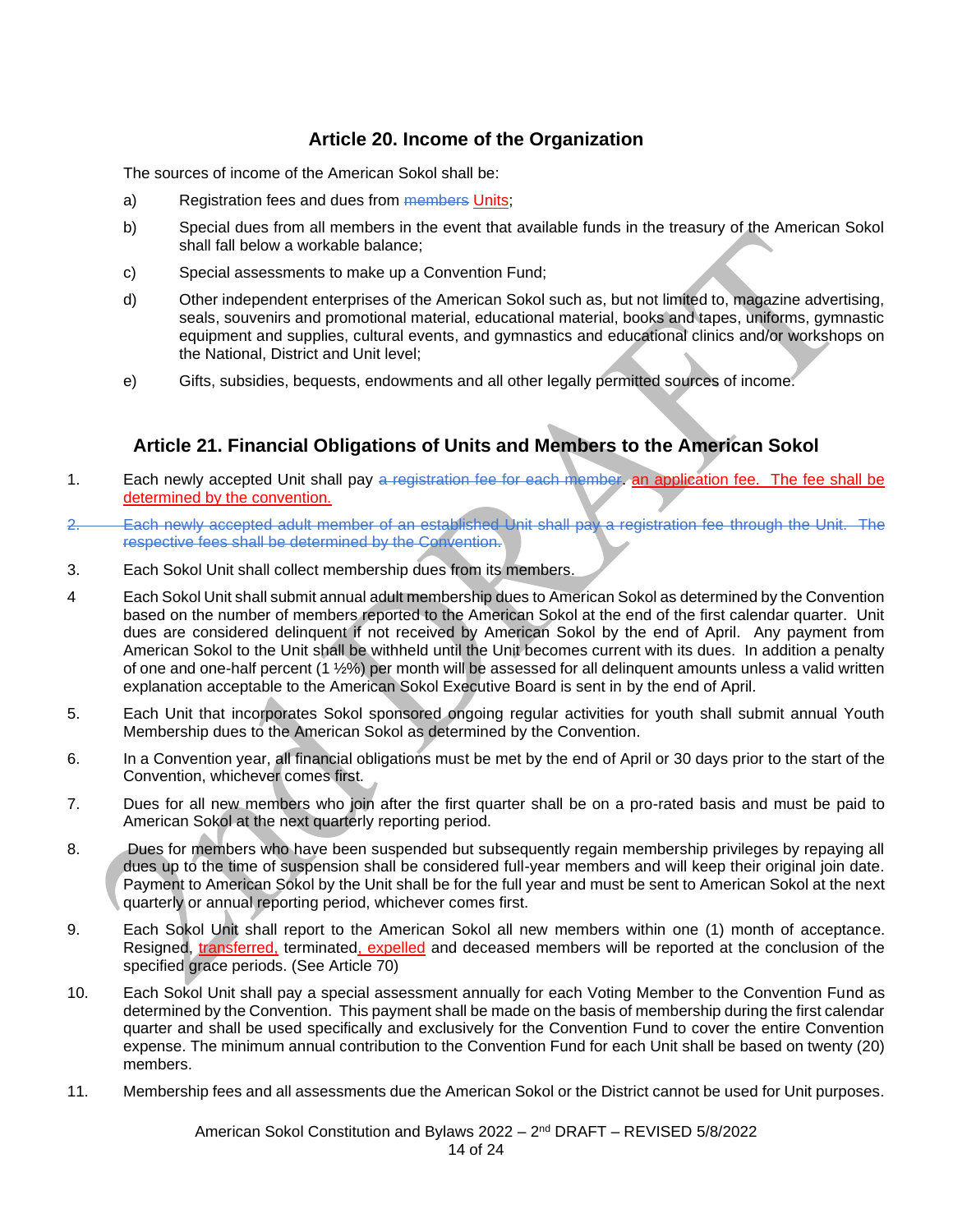12. Upon request, a Unit is required to submit to the American Sokol Executive Board a current financial statement (Unit's Statement of Assets, Liabilities and Fund Balance [Balance Sheet or equivalent] and a Unit's Statement of Revenue, Expenses and Changes in Fund Balance [Income Statement or equivalent]) as well as the financial statements for the three (3) preceding fiscal years.

#### **Article 22. Establishment and Acceptance of New Units**

A request for the acceptance of a new Unit as a member of the American Sokol shall be submitted in writing to the American Sokol Executive Board by the requesting Unit directly or through the District closest to its vicinity. A minimum of seven (7) prospective adult members is required. Only combined Men and Women Units will be accepted as new Units.

## **Article 23. Temporary Loss of Unit Membership (Suspension)**

- 1. A Unit shall be suspended (lose the right of membership) for any of the following reasons:
	- a) Deliberately neglecting its financial obligations to the District and/or the American Sokol. If Unit dues and assessments are not received by the American Sokol office two (2) months after the end of the quarter, the office shall send notice of such to the Unit President and Unit Financial Secretary. If still not received by the American Sokol office one (1) month after the notice was sent, the Unit's rights of membership shall be suspended. This shall not apply to Units which shall make a proper and acceptable explanation. The American Sokol shall cease sending the American Sokol Publication to each member of the suspended Unit. Each member shall be notified by letter in writing of the reason for non-receipt of the publication;
	- b) Failing to abide by the adopted Constitution and Bylaws of the American Sokol;
	- c) Violating Sokol discipline.

2. A suspended Unit has the right to settle its account within a period of three (3) months. If within a three (3) month period after suspension all over-due payments and assessments, including those accumulated during the period of suspension, shall be remitted, the Unit shall regain its rights of membership. The Unit in question shall be informed of its suspension and reinstatement in writing.

3. Suspension of a Unit shall continue not longer than three (3) months during which time the District Executive Board shall investigate the cause of the suspension and recommend to the American Sokol Executive Board actions necessary to resolve the suspension.

4. If the suspension is not resolved within the three (3) month period, the American Sokol Executive Board may suspend the membership of each member of the Unit Executive Board and, through the District Executive Board, call a special meeting of the Unit for the election of a new Unit Executive Board.

**Article 25. Termination of Unit Membership in the American Sokol**

**Changes in this Article if the proposal to eliminate the** 

**Board of Governors (Article 7) and Merge with Executive Board is approved.**

- 1. A Unit shall lose its membership in the American Sokol for any of the following reasons:
	- a) When by a two-thirds (2/3) majority of those voting in a specially-called meeting, the members shall decide to withdraw from the American Sokol;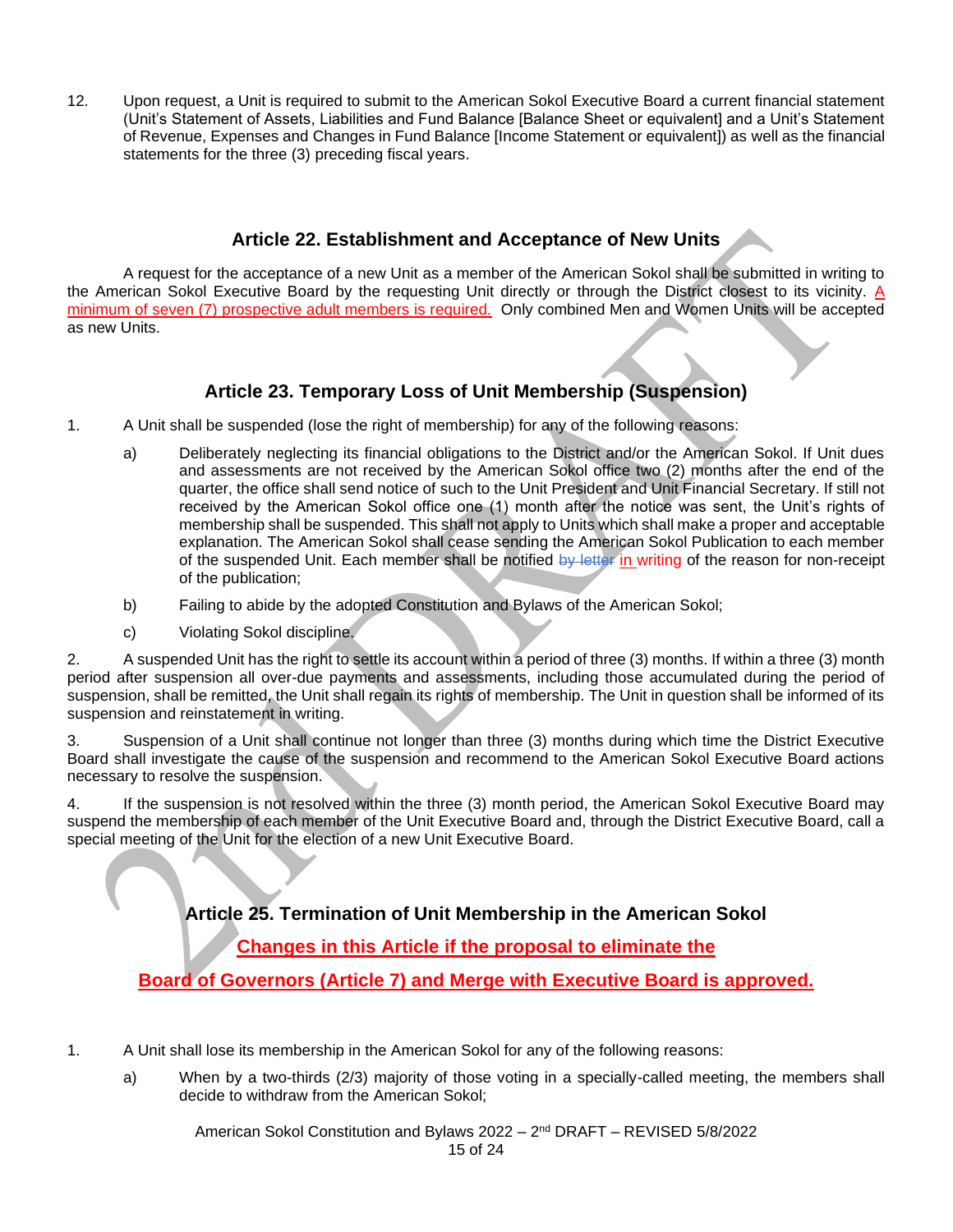- b) When the number of members becomes fewer than seven (7);
- c) When the Unit shall be expelled for violation of Sokol discipline together with refusal to abide by the Constitution and Bylaws of the Organization. Expulsion becomes effective immediately.
- d) When it is determined by the American Sokol Executive Board that the Unit is inactive with no plan for reactivation. (See Article 24)
- 2. The expelled Unit has the right to appeal pursuant to Article 26 Appellate Procedure within three (3) months.
- 3. A Unit must notify the American Sokol Executive Board at least four (4) months prior to considering any motion to withdraw the Unit from the American Sokol.
- 4. In the case of a dissolving, withdrawing or expelled Unit, the American Sokol Executive Board shall ask for an investigation by the District which shall consist of one (1) member from each Unit in the District and the District President.

This investigation will check into the reasons for the termination and the assets and liabilities of the Unit. The investigation will be completed and a written report submitted to the American Sokol within two (2) months. At the conclusion of the investigation a special meeting will be held within two (2) months with written notification to the American Sokol Executive Board and to all the members of the potential dissolving, withdrawing, or expelled Unit. The sole purpose of this special meeting will be to discuss details/reasons for dissolution, withdrawal, or expulsion, options for the members, and to vote on the termination, if applicable.

- 5. The decision to expel a Unit lies with the Board of Governors upon the recommendation of the Executive Board.
- 6. The dissolving, withdrawing or expelled Unit shall surrender its gymnastic equipment, apparatus, and gymnastic material to its District. The remaining records, archives and all possessions of the Unit, including all real and personal property, shall be surrendered to the American Sokol Executive Board through its District. The American Sokol Executive Board, at its discretion, shall accept these assets. In no case is it permissible for a Unit to divide its assets among its members.
- 7. In the event that any Unit 1) sells, leases or otherwise disposes of its gymnasium, and does not conduct gymnastic or other physical activities, or 2) retains ownership of its facility but does not conduct gymnastic or physical activities, such Unit shall be obligated to deliver its gymnastic and other sports equipment to the Executive Board in the District of which it is a member. The Board may retain such property as a trustee, subject to the duties of a trustee, until such time as the Unit presents satisfactory evidence of intent to resume its gymnastic or other physical activities to the Board. After a period of three (3) years, the Board may dispose of said property.
- 8. No substantial assets (exceeding \$10,000) of a Unit, including, but not limited to, real property, personal property, cash or other financial instruments, may be transferred from the Unit to another entity, except an American Sokol entity, without prior approval of the District and National Executive Boards and two-thirds approval of the membership at a special Unit meeting. The President and Secretary of the District and National Executive Boards must be notified by certified mail. The District and National Executive Boards must respond with a decision by certified mail within thirty (30) days of receipt of the notification from the Unit.

#### **Article 26. Appellate Procedure**

**Changes in this Article if the proposal to eliminate the** 

**Board of Governors (Article 7) and Merge with Executive Board is approved.**

- 1. Members of Units shall be required to follow a prescribed business and appellate procedure in the presentation of written complaints, motions, and recommendations:
	- a) From member to Unit;
	- b) From Unit to District Executive Board;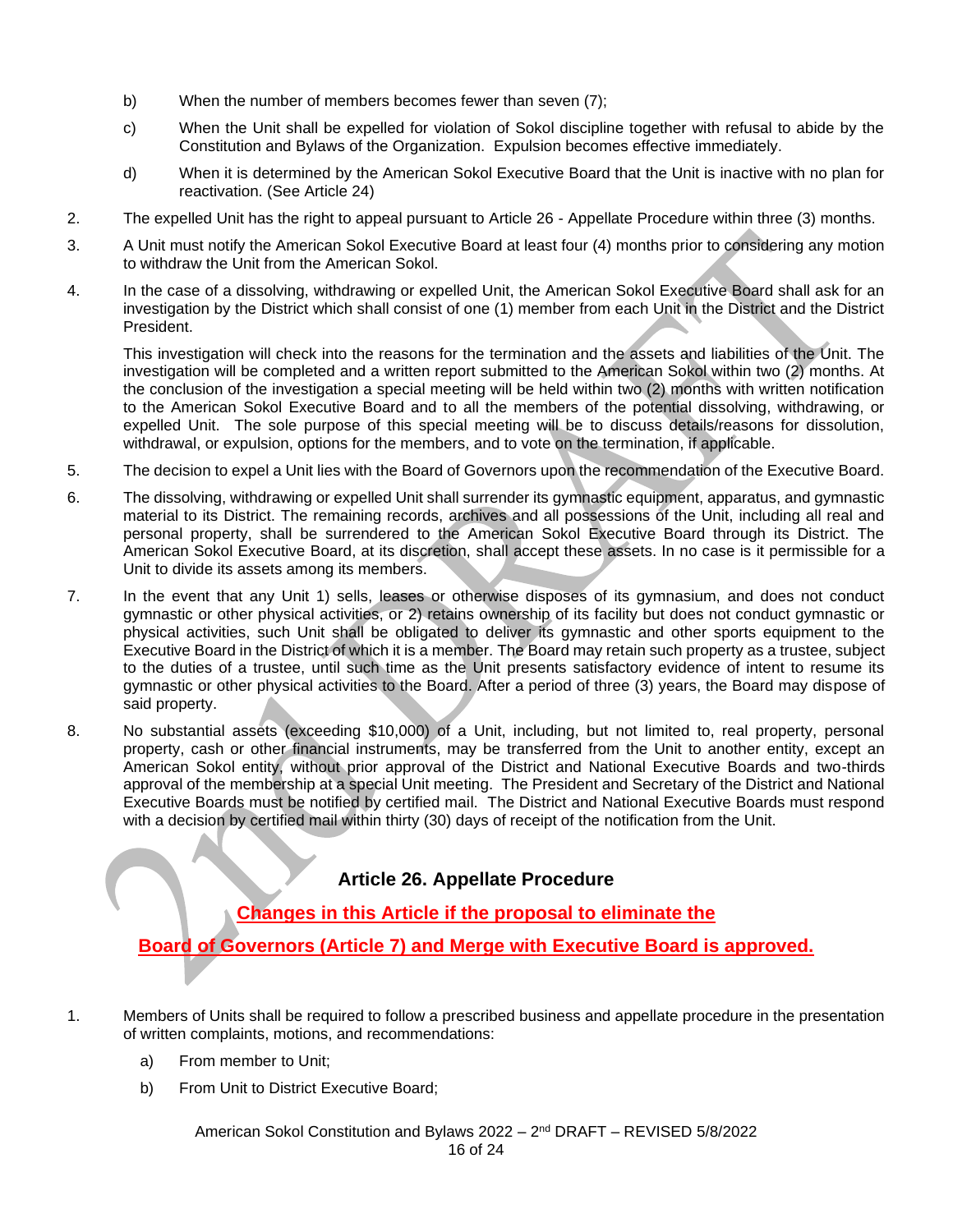- c) From District Executive Board to the American Sokol Executive Board;
- d) From the American Sokol Executive Board to the Board of Governors.
- 2. Further appeals or objections, if any, shall be referred to the Convention for a final decision.

#### **Article 27. Voting on Amendments to the Constitution and Bylaws and Special Issues**

#### **Changes in this Article if the proposal to eliminate the**

**Board of Governors (Article 7) and Merge with Executive Board is approved.**

1. A Unit shall be privileged to request a revision of the Constitution and Bylaws or a decision of the Convention even during the inter-Convention period if an important matter shall be involved. Upon receiving a petition from a Unit, supported by its District, the American Sokol Executive Board shall present it to all the Units for written referendum.

If an urgent need to amend the Constitution and Bylaws or to change a decision of the Convention shall arise, or if the amendment shall be of such a character that only the Convention shall be competent to decide, and the Convention date shall be too distant, the matter shall be decided according to the following procedure:

- a) A two-thirds (2/3) majority vote of the Bylaws Committee approves the change, less than that defeats the proposal;
- b) If approved, change is submitted within one (1) month of said approval by the Bylaws Committee to the American Sokol Executive Board;
- c) The change and reason for change are submitted in writing to all District Presidents for notification and Units for ratification. The Executive Board will establish a deadline date (maximum of 60 days, not less than 30 days) by which Units must submit their vote. All negative votes should be accompanied by a written explanation. Votes will be acknowledged upon receipt. A two-thirds (2/3) majority of the votes received from the Units by the deadline date is needed for approval.
- d) A Unit receives the number of votes referred to in Article 6, Section III, Paragraph B, Sub-Paragraph 1. Voting will be consistent with Special Meeting procedures referred to in Article 47, Section IV.
- 2. Changes to the Bylaws proposed by a National Board or Standing Committee between Conventions will follow the procedure below:
	- a) Proposal will be sent to the members of the Board of Governors and National Bylaws Committee 30 days prior to a regular or special Board of Governors meeting for initial consideration of the proposal;
	- b) At this same time, the National, District and Unit Executive Boards will also receive this preliminary proposal copy for review and recommendation;
	- c) If the proposal is deemed not ready for membership approval by the Board of Governors ("ready" requires simple majority of all Board of Governor members) or needs significant content revision, it goes back to the submitting entity for rework. When rework is completed, repeat 2a) and 2b) above;
	- d) When the Board of Governors deems the proposal is ready for membership vote ("ready" requires simple majority of all Board of Governor members), the proposal will be sent to all Units for a vote; the Board of Governors will establish a deadline date (maximum of 60 days, not less than 30 days) by which Units must submit their vote. All negative votes should be accompanied by a written explanation. Votes will be acknowledged upon receipt. The ballot will go to the Unit Presidents or their designated representatives.
	- e) If the proposal is approved by a 2/3 majority of the votes received by the deadline date, the proposal is accepted;
	- f) A Unit receives the number of votes referred to in Article 6, Section III, Paragraph B, Sub-Paragraph 1. Voting will be consistent with Special Meeting procedures referred to in Article 47, Section IV.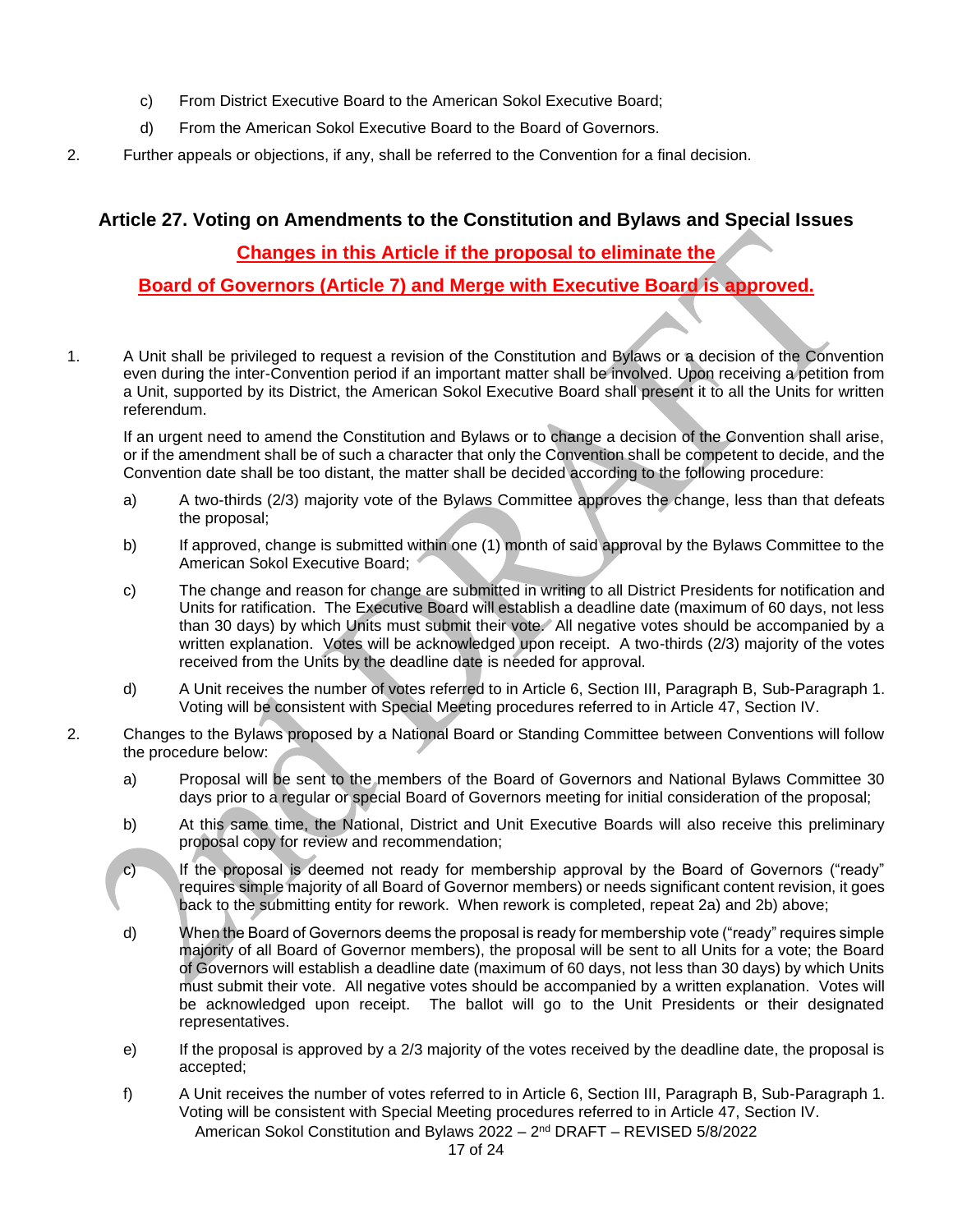## **SOKOL DISTRICTS**

### **Article 30. Ways and Means of Attaining the Purpose**

- 1. Support the associated Units and direct them in all Sokol activities; found form Sokol Units and provide assistance whenever needed.
- 2. Conduct Sokol training programs according to the Tyrs system.
- 3. Conduct gymnastic, physical fitness and training programs, other sports activities, educational and cultural courses for instructors and members.
- 4. Provide, when feasible, traveling instructors to assist in gymnastics and other sports, educational and organizational activities of the Units.
- 5. Conduct District Sokol Slets, exhibitions, competitions, etc.
- 6. Conduct lectures for members and the general public and arrange discussions concerning the Sokol systems and Sokol principles.
- 7. Organize juniors and children into groups within Sokol Units and arrange special educational meetings and junior gatherings for the purpose of fostering a deeper knowledge of Sokol ideas.
- 8. Issue an official publication.
- 9. Encourage public relations services and independent District and Unit publications.
- 10. Maintain contacts and direct cooperation with other democratic, national and international gymnastic and other sports, fraternal and cultural organizations.
- 11. Employ all legal means which shall contribute to the aims of the American Sokol.
- 12. Participate in community activities and provide service to the community in a charitable and/or educational manner.

#### **Article 32. District Administration**

The activities of the District shall be administered by:

- 1. The Annual Meeting of the District:
- 2. The Executive Board of the District.

#### **I. The District Annual Meeting**

- 1. The Annual Meeting shall be the highest administrative body of the District. The Annual Meeting shall be held in accordance with the District's Constitution and Bylaws or other resolution. For technical reasons the Board of Instructors may hold their elections in the summer. Units shall be notified concerning the time, place and particulars of the Annual Meeting at least one (1) month in advance.
- 2. The calling of the Annual Meeting shall be announced to all of the delegates of the Units in the District. In exceptional cases, a Unit may be represented by a delegate of another Unit in the District.
- 3. The District shall have the right to determine the number of delegates.
- 4. In the selection of Annual Meeting delegates, attention should be paid to the candidates' practical knowledge of the Sokol program.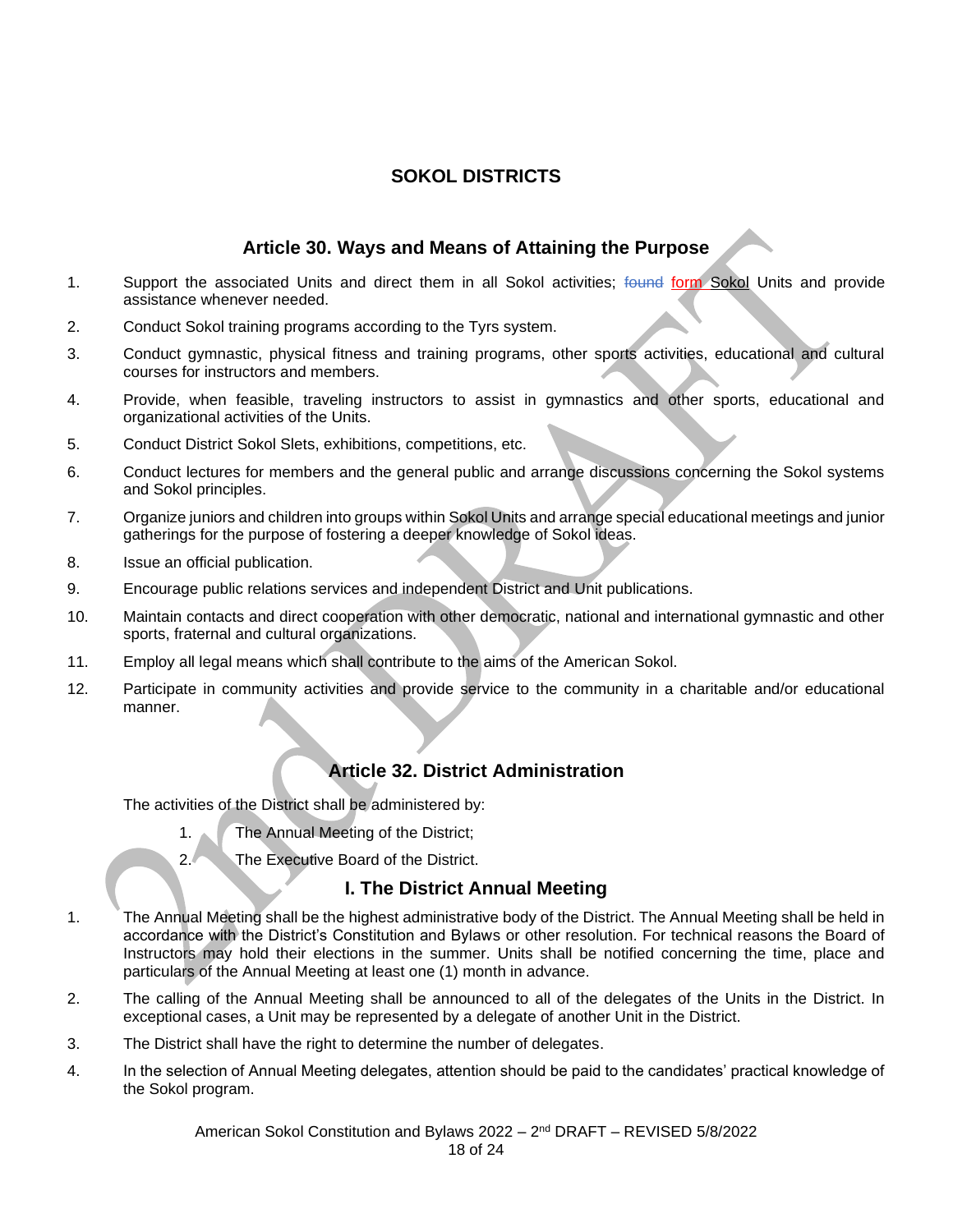- 5. The following officers of the District shall participate in the Annual Meeting as members of the Executive Board: President, Vice-President(s), Secretary, Treasurer, Financial Secretary, Educational Director, Membership Director, Public Relations Director, Bylaws Chairman and Physical Director(s).
- 6. The District Annual Meeting shall:
	- a) Determine the aims of all activities of the District Executive Board for the following administrative period and shall carry out all directives of the American Sokol Executive Board;
	- b) Prepare and approve the budget of the District for the following administrative period;
	- c) Establish the remuneration for services performed;
	- d) Elect the following District officers: President, Vice-Presidents, Secretary, Treasurer, Financial Secretary, Educational Director, Membership Director, Public Relations Director, and at least two (2) members of the Auditing Committee. It is permissible to accept a nomination in absentia provided a written acceptance from the nominee has been received;
	- e) Elect at the Annual meeting preceding the Convention a Bylaws Chairman who shall serve from the adjournment of the Convention through the next Convention;
	- f) Elect as many additional members to the Executive Board as shall be deemed necessary to properly conduct the business of the District, these additional members will have no voting rights;
	- g) Approve the election of the Men's and Women's Physical Directors on the recommendation of the District Board of Instructors;
	- h) Review and approve the reports of the officers, committees and departments;
	- i) Pass on changes in the District Constitution and Bylaws and regulations of the District by means of twothirds (2/3) majority vote of those present; be it noted that approved changes shall not contradict the American Sokol Constitution and Bylaws;
	- j) Decide in case of doubt what shall be the official interpretation of the District Constitution and Bylaws and regulations of the District;
	- k) Bestow District Honorary Membership upon Sokol members. Voting is done by ballot and the motion must receive at least two-thirds (2/3) majority of those voting.
- 7. No decision shall be approved by absentee ballot at a regular or Annual meeting except as pertains to Article 61.

#### **II. The District Executive Board**

- 1. The District Executive Board shall direct all matters of the District except those which come under the jurisdiction of the Annual Meeting and shall:
	- a) Carry out all directives of the American Sokol and the District Annual Meeting;
	- b) Establish the duties of officers and the amount of their surety bonds, if any;
	- c) Obtain the surety bonds of officers from a bonding company;
	- d) Approve the reports and carry out the recommendations of the officers and committees, or return them for revision;
	- e) Submit to the Units for referendum all motions which are beyond its jurisdiction; Units shall report their vote within one (1) month;
	- f) Administer the funds of the District and approve disbursements for purposes authorized by the District Constitution and Bylaws and the District Annual Meeting; motions for other disbursement of funds shall be passed by a two-thirds (2/3) majority of those voting;
	- g) Ensure that all federal, state and local tax returns, registrations and reports are prepared and filed in a timely manner.
	- h) Identify, develop, implement and monitor a risk management policy;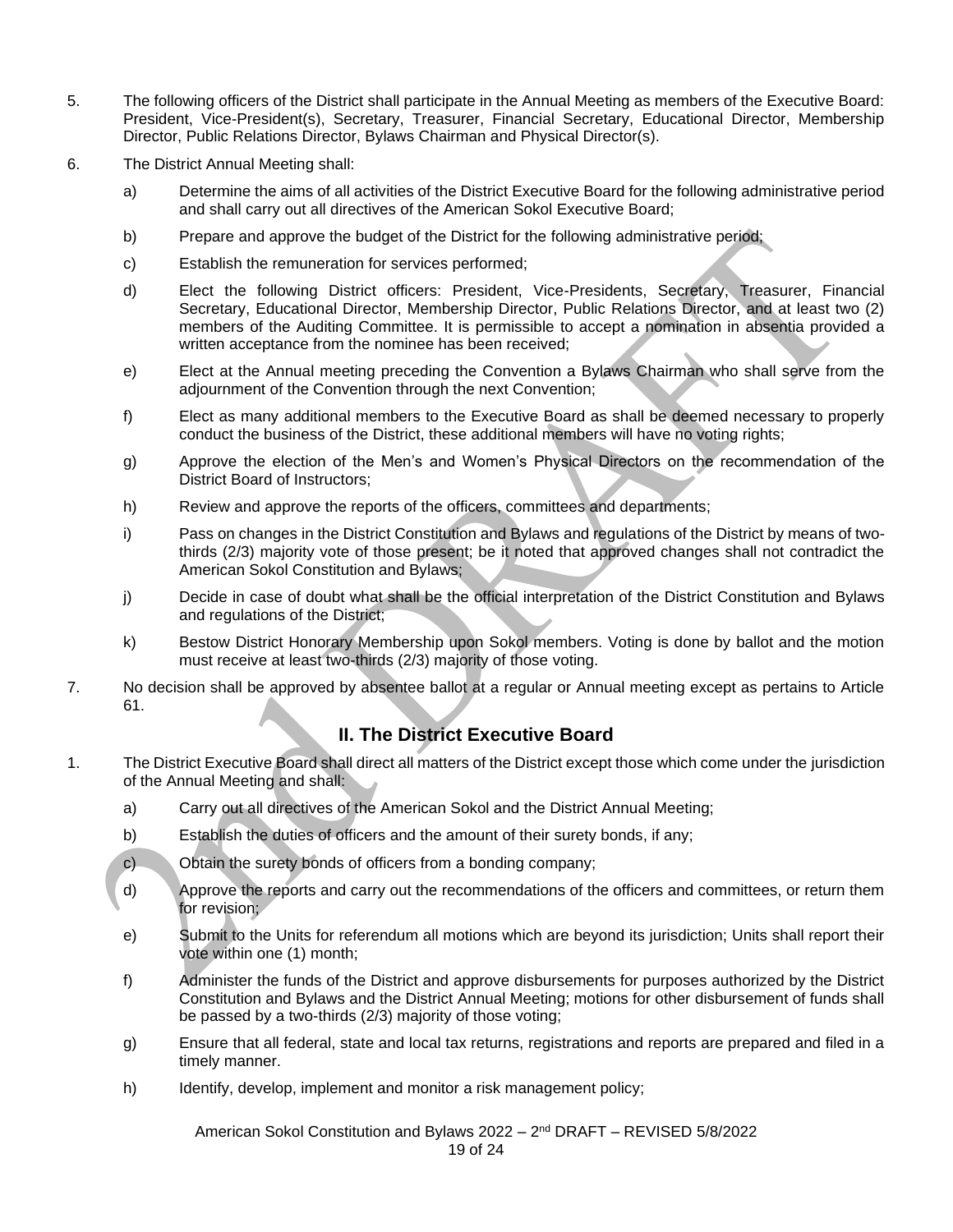- i) If a vacancy occurs at any elected District position, a new election will be held to fill that position.
- 2. The officers and members of all committees of the District Executive Board must be citizens of the United States of America and shall be active members of their respective Units.
- 3. An officer or member who, with the approval of the District Annual Meeting or the Executive Board, represents the District shall be entitled to travel and daily expense.
- 4. The tenure of office of all officers and members of all standing and administrative committees, except the Bylaws Chairman, shall be for the current administrative year unless the District has adopted an alternate plan of tenure of office.
- 5. Regular meetings of the District Executive Board shall be held monthly or as determined at the District Annual Meeting. All Executive Board officers and at least two (2) duly elected representatives from each Unit in the District shall attend, each having at least one (1) vote.
- 6. Special meetings of the District Executive Board shall be called by the District President if necessary. Notification of the meeting must be mailed first class, postmarked or by electronic means for those members who have indicated a preference to receive messages in this manner, not less than fifteen (15) days prior to the meeting. All Executive Board officers and at least two (2) duly elected representatives from each Unit in the District shall attend, each having at least one (1) vote.

## **III. Special Meetings of the District**

In an emergency, a special District meeting shall be called by the District President, providing that the motion for such a meeting shall be approved by a two-thirds (2/3) majority of those voting of the District Executive Board. Notification of the meeting must be mailed first class to each District representative, postmarked or by electronic means for those members who have indicated a preference to receive messages in this manner, not less than fifteen (15) days prior to the meeting. The special District meeting shall consider only such matters for the settlement of which it was called into being.

#### Proposal to add the following:

## IV District Administration

If a District has fewer than three (3) Units and has no District activities outside of holding an annual meeting and collecting dues from its Units, then said District may withdraw from the American Sokol Organization. The remaining Units of the District may request transfer to another District to be determined by a vote of the Unit members.

## **Article 38. District Educational Committee**

- 1. The District Educational Committee is responsible for the Sokol education of the adult members, juniors and children of the District.
- 2. The District Educational Director is elected by the District Annual Meeting. The District Educational Committee is comprised of:
	- a) The District Educational Director;
	- b) A historian and a secretary to be appointed by the Educational Director, as needed;
	- c) All Unit Educational Directors;
	- d) A member of the District Board of Instructors;
	- e) Other assistants as may be needed.
- 3. The District Educational Director, or his duly appointed representative, represents the Educational Committee on the District Board of Instructors.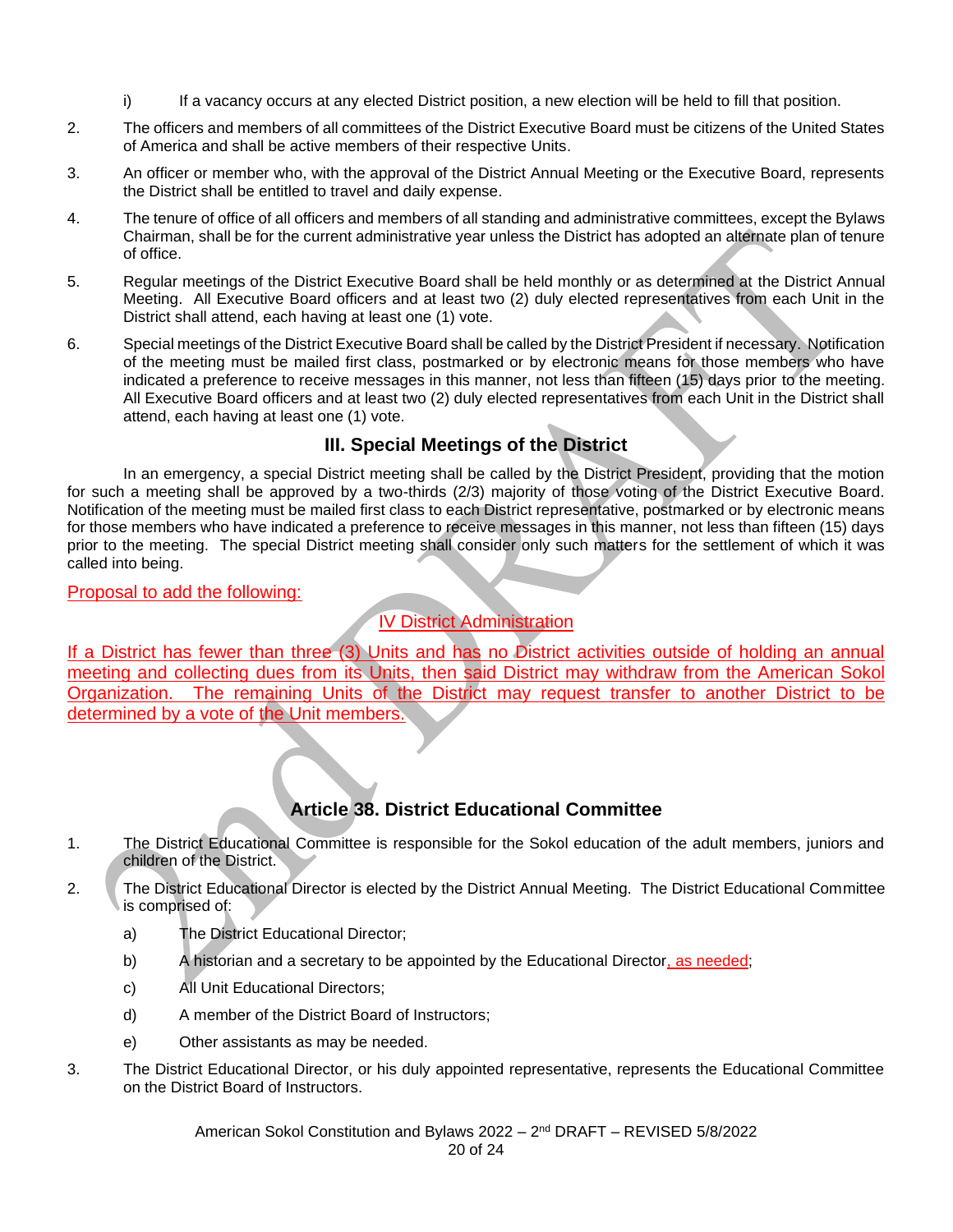- 4. All assistants are appointed by the Educational Director for one (1) year, with the approval of the District Executive Board.
- 5. All decisions of the Educational Committee are subject to the approval of the District Executive Board.

#### **Article 43. Appellate Procedure**

## **Changes in this Article if the proposal to eliminate the**

**Board of Governors (Article 7) and Merge with Executive Board is approved.**

- 1. The District shall be required to follow a prescribed business and appellate procedure in the presentation of written complaints, motions and recommendations:
	- a) From the District Executive Board to the American Sokol Executive Board;
	- b) From the American Sokol Executive Board to the Board of Governors.
- 2. Further appeals or objections, if any, shall be referred to the Convention for a final decision.

## **SOKOL UNITS**

## **Article 60. Financial Obligations of Units and Members**

## **I. To The American Sokol**

See Article 21*.*

## **II. To The Districts**

- 1. Each Unit shall pay to the District an annual fee for each member, in accordance with the assessment of the District Annual Meeting. Payments shall be due and payable as specified by the District. The annual membership report of the Unit shall serve as a statement in the payment of dues. (See Article 42)
- 2. A Unit shall not employ for any other purpose membership fees or other payments due to the American Sokol or the District.

## **III. To The Units**

1. Each member shall pay to the Unit a registration fee and regular annual payment established by the Annual Meeting of the Unit. The complete membership payment shall include the portion which the Unit shall remit to the American Sokol and the District.

Proposal to reword "III. To the Units Paragraph 1" as follows:

Each Unit may establish a new member registration fee at the Annual Meeting.

- 2. A youth member who transfers to adult membership shall not pay a registration fee.
- 3. The Unit shall have the right to exempt from payment all or part of a member's Unit dues for reasons of inability to earn a living, injury, permanent illness, advanced age and the like. Each exemption shall be recommended by a special committee of the Unit and shall be submitted to the Annual Meeting of the Unit for approval. An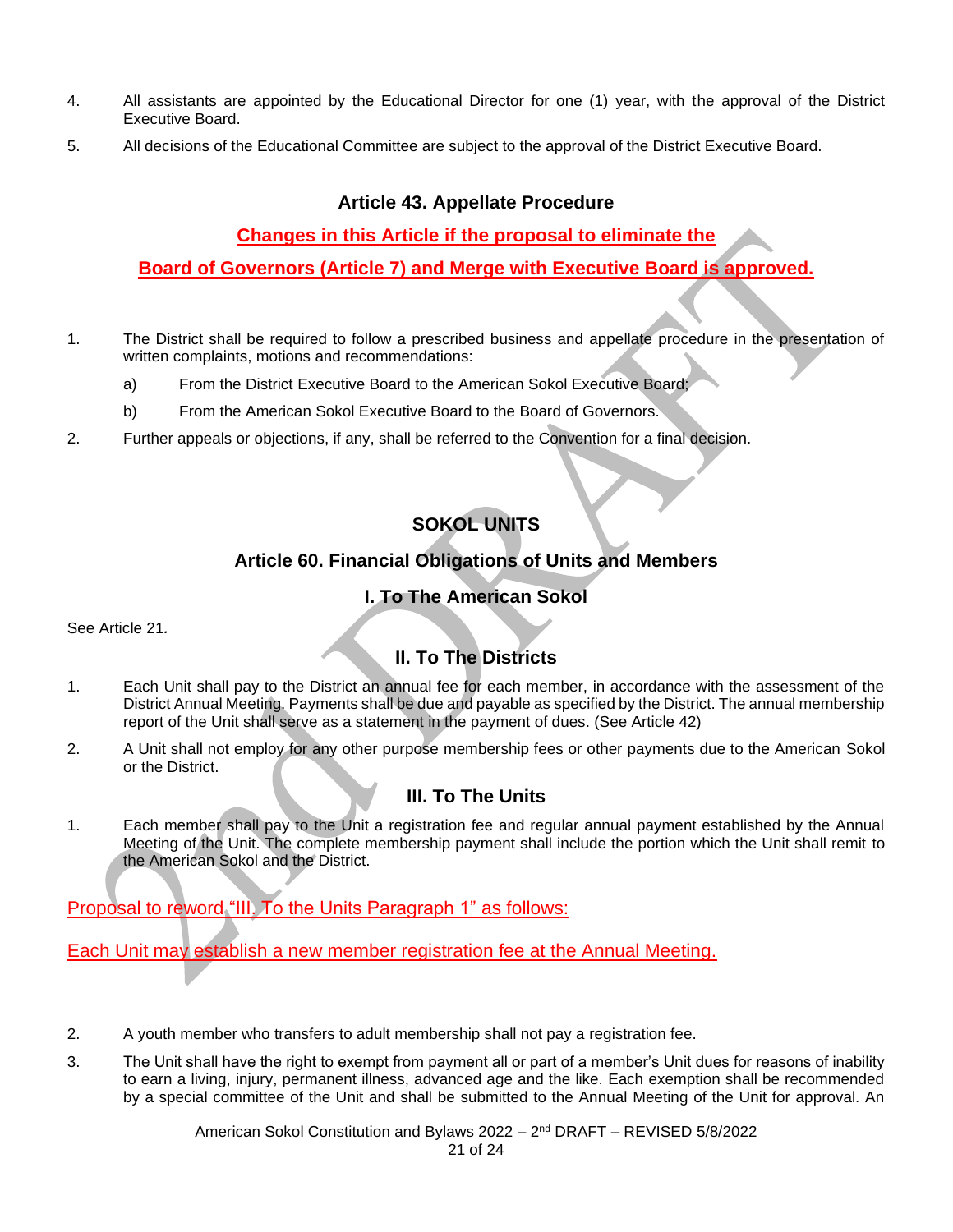exemption granted shall not reduce the Unit's financial obligation to the District and the American Sokol.

## **Article 67. Sokol Membership**

## **I. All Membership Categories**

All applicants for membership must:

- 1. Demonstrate good character and habits;
- 2. Complete required forms;
- 3. Pay required dues and fees;
- 4. Be a citizen or legal resident of the United States;
- 5. Observe the directives and Bylaws of American Sokol, the District and Unit;
- 6. Guard the honor and interest of American Sokol, the District and Unit and uphold Sokol discipline.

#### **II. Member Classifications**

#### 1. VOTING MEMBERSHIP

Eligibility:

- a) 17 years or older; and
- b) Admitted and accepted according to Unit Bylaws or policies; and
- c) Has been a Youth or Associate Member for a period of at least six (6) months or length of time according to Unit Bylaws or policies, or is joining a Unit which is less than one (1) year old.

Rights as determined by Unit Bylaws or policies:

- a) Attend meetings, vote, serve on committees;
- b) Hold elected office if a citizen of the United States, unless prior written approval is received from the American Sokol Executive Board;
- c) Use facilities and participate in programs of the Unit, District and American Sokol;
- d) Sponsor new members.

#### 2. NON-VOTING / ASSOCIATE MEMBERSHIP

Eligibility:

- a) 17 years or older; and
- b) Admitted and accepted according to Unit Bylaws or policies; and
- c) Pay individual or family fees as determined by the Unit for gym classes and/or other sponsored programs.

Rights as determined by Unit Bylaws or policies:

- a) Attend meetings without privilege of voting or holding elected office;
- b) Use facilities and participate in programs of the Unit, District and American Sokol;
- c) Serve on committees, except those dealing with financial disbursements or property assets;
- d) Apply for Voting Membership according to Unit Bylaws or policies.
- 3. YOUTH MEMBERSHIP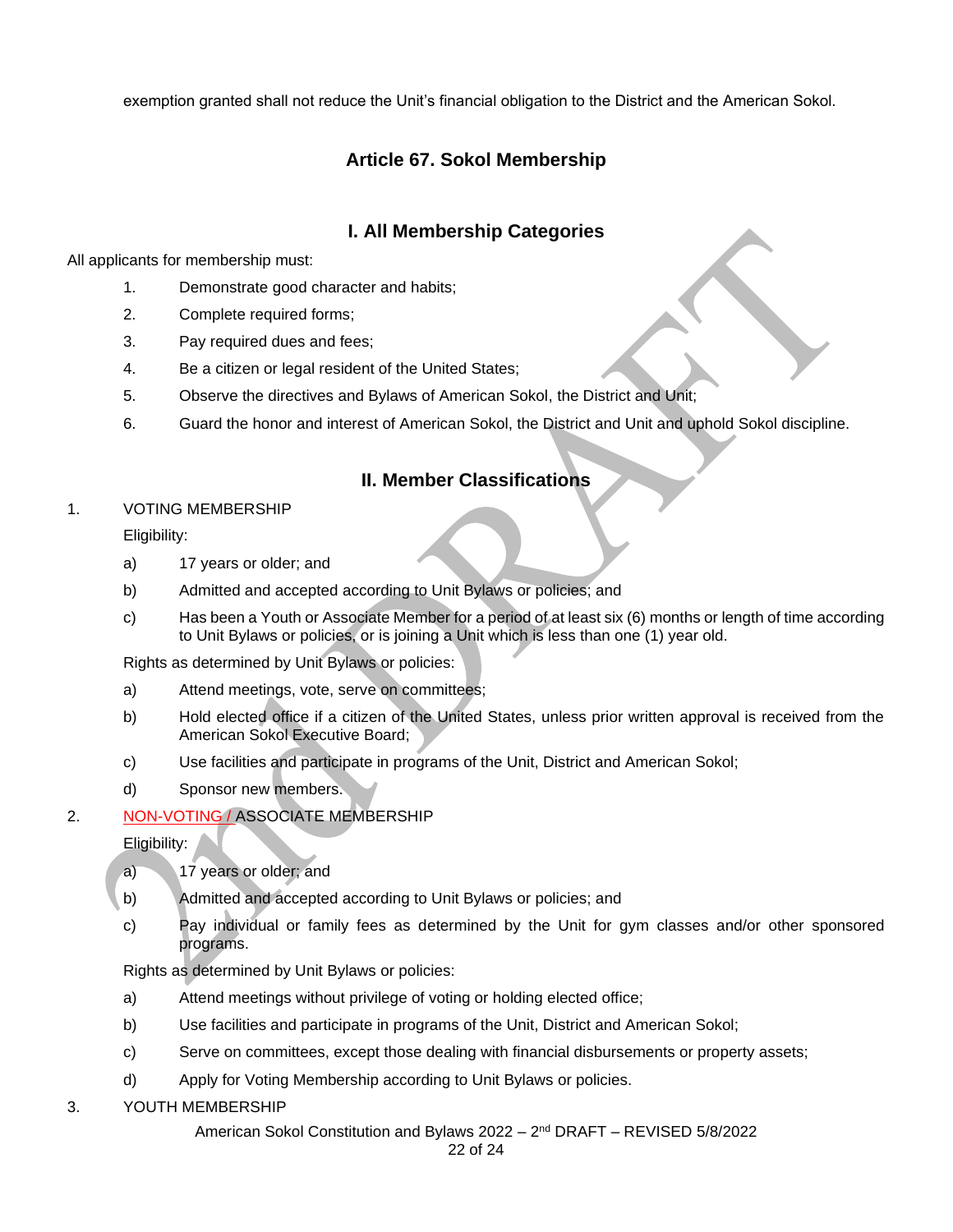Eligibility:

- a) All age 17 years or younger; Participants in American Sokol sponsored ongoing regular activities shall be Youth Members.
- b) Youth, that are directly related to a Unit member and not active in programs may apply for youth membership status.
- b) Every youth participating in a Board of Instructors sanctioned ongoing regular activity must have at least one parent or guardian registered as a member;
- c) Special events (i.e., camps, bring a friend, special classes, special programs, etc.) with the goal of introducing Sokol to non-Sokol individuals or reaching to the community, are exempt from the parental membership requirement.

All age 17 and younger participants in American Sokol sponsored ongoing, regular activities shall be Youth Members. Youth participants in special events (i.e., camps, bring a friend, special classes, special programs, etc.), with a goal of introducing Sokol to non-Sokol individuals or reaching out to the community, are exempt from the Youth Membership requirement.

#### *Rationale from Membership Committee:*

- *One District voted in favor of keeping clauses a) & b); four Districts voted to remove the clauses; one District abstained.*
- *The requirement is not compatible with the needs and procedures of all units*
- *Would be easier for units to keep track of their membership without constant addition and deletion of parental Associate members, where there typically is a high turnover.*
- *Some units with youth activities are changing to a program of short class sessions rather than a typical Sokol year-long program. The fee for such sessions will be critical factor and the additional (adult) membership fee possibly discouraging.*
- *The artificial increase in adult membership from this clause is not considered a critical factor to the ASO. Very few parental members become long-term members, rather they disappear as soon as the youth leaves Sokol.*
- *Units are free to implement this requirement internally if desired.*
- *If the dues income from parental members is considered critical, youth dues could be increased to cover. But this is not recommended.*

#### *Rationale from Eastern District*

- *Unit locations and demographics vary widely, and all are not able to enroll parents in low income areas.*
- *The majority of parents registered are not initiated at a meeting and most do not even know they are members as the fee for dues is just added on to the youth class fee. They are signed up before anyone in the Unit governing body even knows who they are.*
- Makes additional work for the officer who has to enter the name in national Data Base. If the youth *does not return the following year, then the name has to be removed.*
- *This is not an appropriate way to balance the National budget. The AS Executive Board needs to budget within their means or find other reasonable sources of funding to cover the needs of the National organization. Units pay annual dues for voting and non-voting members to American Sokol*